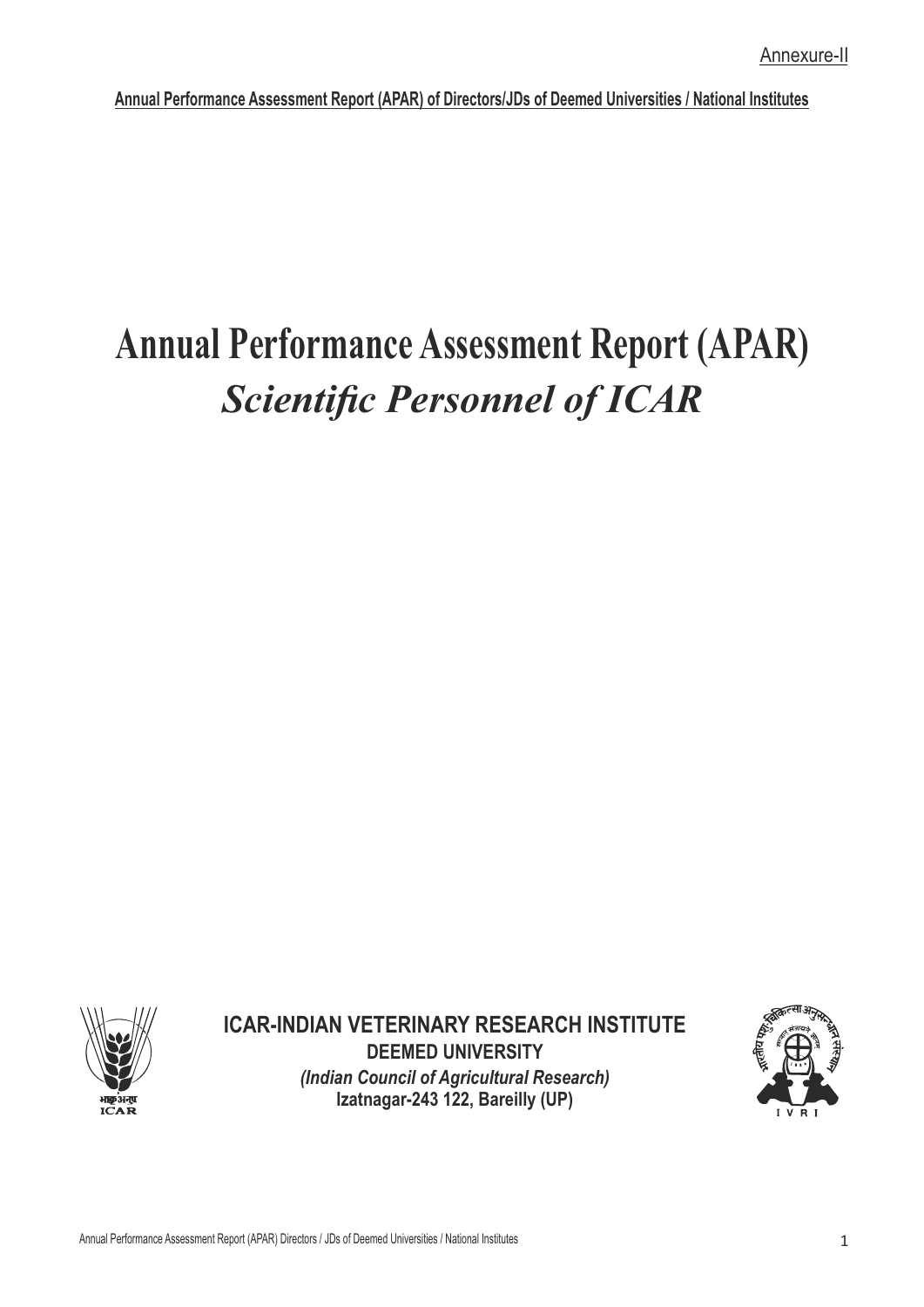| <b>CONTENTS</b> |
|-----------------|
|-----------------|

| <b>S. No.</b>  | <b>Particulars</b>                                                              | Page<br>No. |
|----------------|---------------------------------------------------------------------------------|-------------|
| $\mathbf{A}$ . | Prologue                                                                        |             |
| <b>B.</b>      | <b>Revision of Annual Performance Assessment Report (APAR)</b><br><b>System</b> |             |
|                | i. Principle                                                                    |             |
|                | ii. Process                                                                     |             |
|                | iii. Content                                                                    |             |
| $C_{\bullet}$  | <b>Epilogue</b>                                                                 |             |
| D.             | <b>Revised Annual Performance Assessment Report (APAR) Form</b>                 |             |
|                | 1 : General particulars by the Administrative Office<br>Part                    |             |
|                | 2 : Self-assessment by the Scientist reported upon<br>Part                      |             |
|                | 2.1 Activities and achievements                                                 |             |
|                | 2.1.1 Details of Outputs                                                        |             |
|                | 2.1.2 Additional Information by Directors / Joint                               |             |
|                | Directors of Deemed Universities / National Institutes                          |             |
|                | 3. Peer recognition<br>4. Resource generation                                   |             |
|                | 5. Professional growth and development                                          |             |
|                |                                                                                 |             |
|                | 3 : Assessment by the Reporting Officer<br>Part                                 |             |
|                | 3.1. Length of service of the Scientist being reported under your               |             |
|                | supervision                                                                     |             |
|                | 3.2 Comments on Part<br>$\overline{2}$                                          |             |
|                | 3.3 Assessment of significant achievements                                      |             |
|                | 3.4 General assessment                                                          |             |
|                | 3.5 Overall Grading                                                             |             |
|                | 3.6 Remarks and overall grading by the Reviewing Officer                        |             |
|                |                                                                                 |             |
| Е.             | <b>Guidelines</b>                                                               |             |
|                | Annexure I: Filling of APAR Form                                                |             |
|                | Annexure II: Setting targets and milestones                                     |             |
|                | Annexure III: Grading of Scientists by Reporting & Reviewing                    |             |
|                | <b>Officers</b>                                                                 |             |
|                | Annexure IV: Time schedule for preparation/completion of APAR                   |             |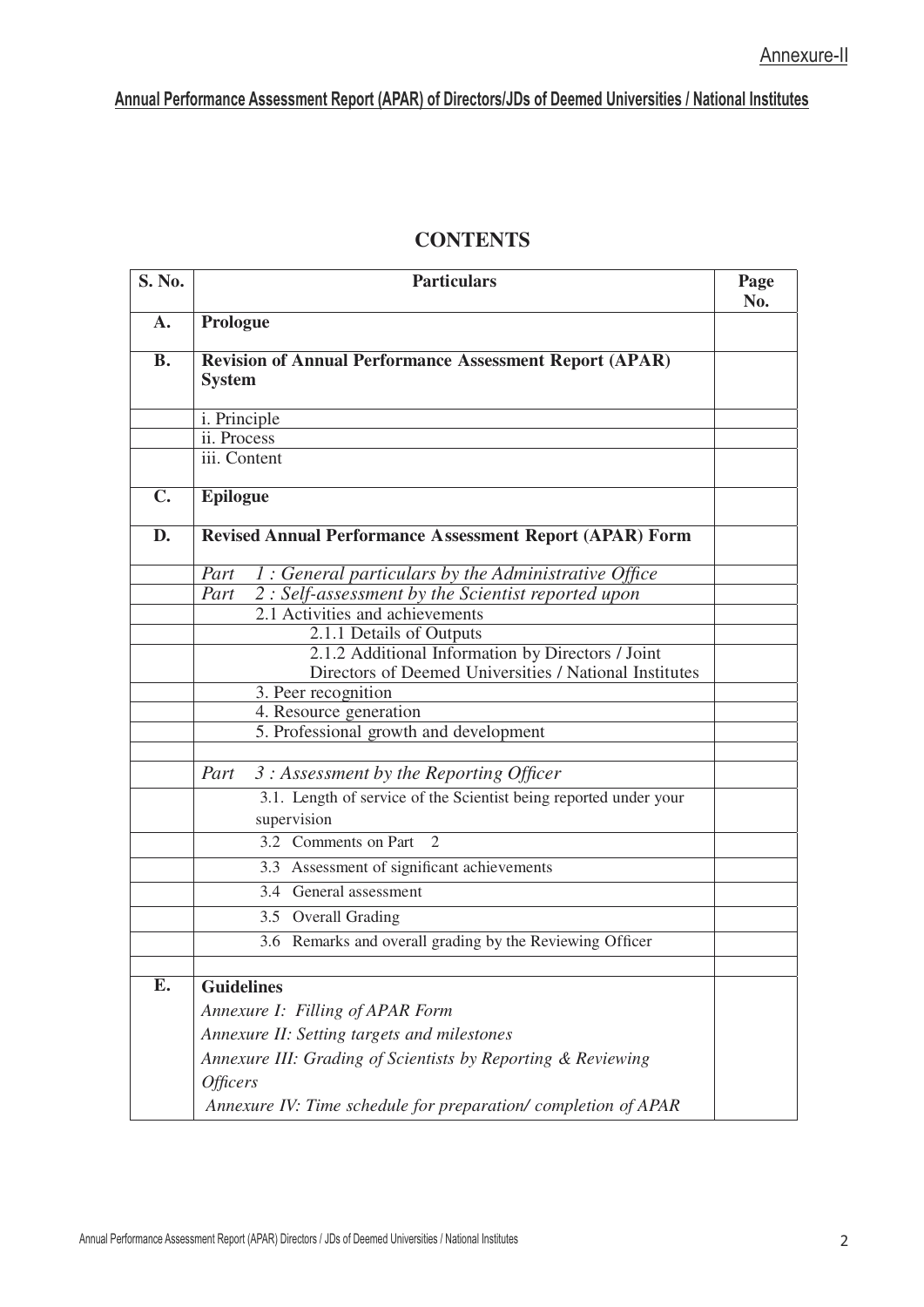### **Annual Performance Assessment Report (APAR) System for Scientific Personnel of ICAR**

#### **A. Prologue**

Indian Council of Agricultural Research (ICAR) is one of the largest scientific organizations devoted to agricultural research and education in the country. Through its vast network of institutions spread across the entire length and breadth of the country, it caters to the research and educational needs in agriculture at the national level. It takes pride in having the highly qualified scientific manpower, numbering around 5000, who bring laurels to the country in general and to ICAR in particular. Its contribution towards making the country self-sufficient in food production has received universal recognition. Besides its basic role in increasing agricultural production and productivity through appropriate technologies and in developing the high quality scientific manpower through its relevant academic/training activity, it provides policy support to the Government on all matters relating to agricultural research and education.

The ICAR largely owes its achievements to the devotion and untiring efforts of its scientific community. Over the years, it has evolved dynamic systems to evaluate the achievement of scientists against the targets set for various tasks and suitably reward them based on their level of performance. One of the basic components of the evaluation system is the preparation and documentation of Annual Assessment Report (AAR). From a mere subjective assessment of the performance of scientists, an improved AAR system has been developed by the Council so as to infuse more objectivity through a process of quantification and grading of their achievements. The revised AAR form for the scientific personnel has been introduced for adoption from the assessment year 2003 2004 (vide ICAR letter no. 2(3)/96-Per.IV dated  $5<sup>th</sup>$  November 2003).

The Department of Personnel and Training (DoPT) of the Government of India has developed guidelines for the preparation and maintenance of Annual Performance Assessment Report (APAR) in respect of All India Services (vide DoPT letter no. 21011/1/2005-Estt  $(A)(Pt-II)$  dated  $23<sup>rd</sup>$  July 2009), wherein the format for numerical grading of the achievements of Group A Officers by the Reporting and Reviewing Authority has been elaborated. The ICAR endorsed these guidelines and communicated to its Institutes for information and further guidance (vide ICAR letter no. 21-23/2009-CDN dated  $17<sup>th</sup>$  August 2009). As a follow-up, the National Academy of Agricultural Research Management (NAARM) has been asked to revise the existing AAR system currently in vogue for the scientific personnel of ICAR.

In this context, ICAR has asked NAARM to review and revise the existing Annual Performance Assessment Report (APAR) form in respect of scientists in accordance with DoPT guidelines. Accordingly, the existing AAR system has been revised after thorough review and interaction with some Senior Officers at NAARM. Apart from DoPT guidelines, the APAR system followed for the scientific personnel of the Council of Scientific and Industrial Research (CSIR), as well as the score card system adopted by the Agricultural Scientists Recruitment Board (ASRB) for promotion of scientists under the Career Advance Scheme (CAS) of ICAR have also been consulted during revision.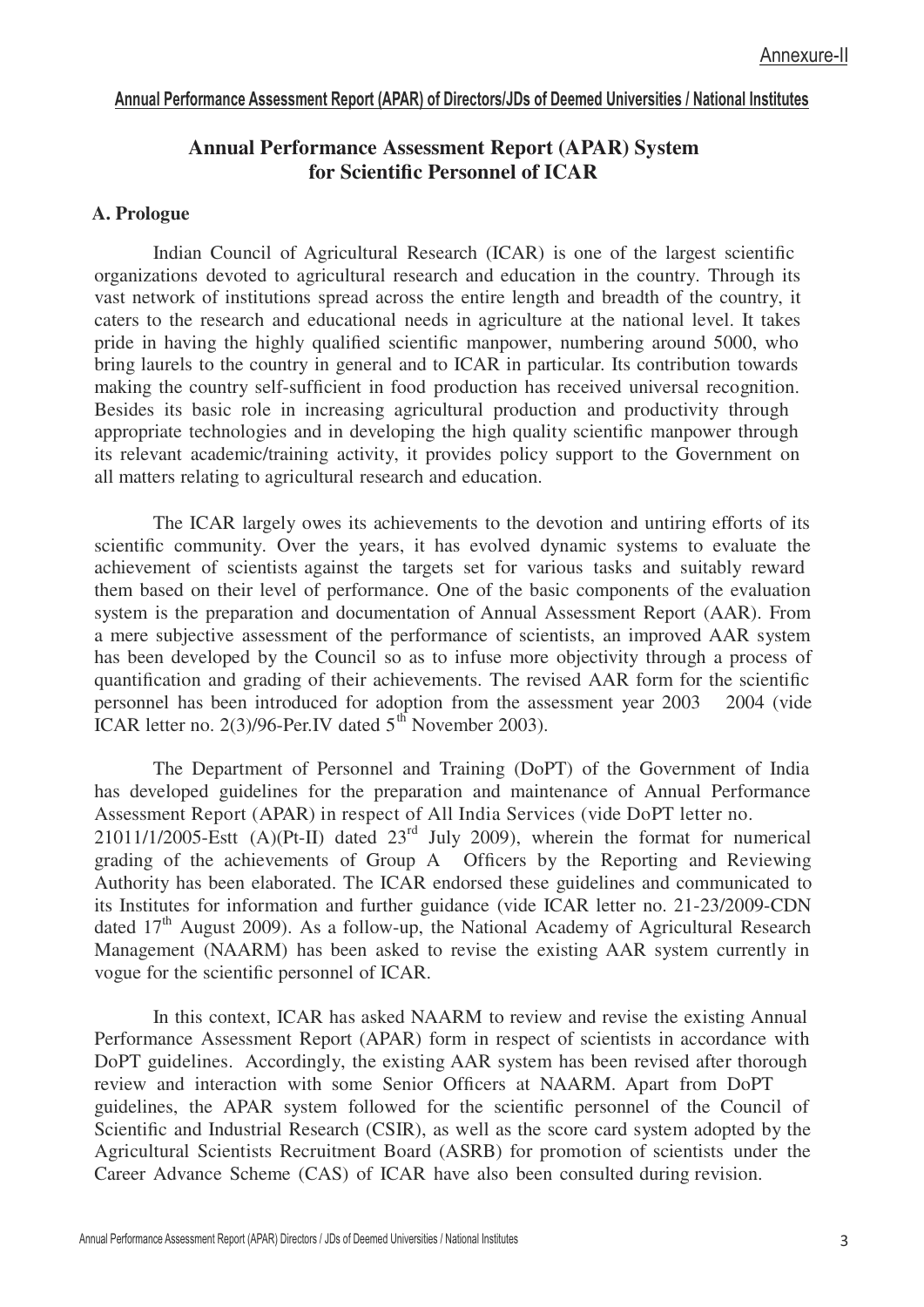#### **B. Revision of Annual Performance Assessment Report (APAR) System**

Keeping the aforesaid points in view, the existing APAR system followed in ICAR has been revised by incorporating the DoPT guidelines and the salient features of the assessment system followed in CSIR institutes, as well as the prevailing ASRB score card system adopted for the promotion of ICAR scientists. The basic principle followed for revision including the process envisaged and the content modified; and the revised APAR form for the scientific personnel of ICAR are presented along with necessary guidelines in the following section.

#### **i. Principle**

It is in the interest of all categories of ICAR scientists that they should know how well or otherwise they are performing their job. Genuine feedback information from periodical assessment of their performance would facilitate them to plan their career development in a systematic manner. Knowing their deficiency in time, if any, would enable them to take special efforts to overcome their shortcomings keeping in view their career advancement in the long run.

The performance of scientists is assessed regularly on an annual basis (April - March) through Annual Performance Assessment Report (APAR). It is an important document which provides the basic and vital inputs for assessing the suitability of individual scientists for their further career advancement. The APAR is a means to an end and not an end itself. It should be considered as a true indicator of the achievement of scientists and not as a mere controlling tool. It is not meant to be a fault finding tool but a development tool for career planning of scientists.

Performance assessment should be considered as a human resource development tool in order to enable the scientists to realize their true potential. It is meant to be a joint exercise between the scientist reported upon and the Reporting Officer who supervises his/her work. At the beginning of the year, the Reporting Officer has to set quantitative/ physical targets in consultation with each of the scientists working under them. It is the duty of the Reporting Officer to give the scientists a clear understanding of the tasks to be performed and to provide them with the required resources to effectively perform the tasks assigned to them. It is for the scientists to contribute to the best of their ability through better achievement of the given tasks, both in quantity and quality, by making optimum use of the resources provided.

It is of vital concern both for the Reporting Officer and the Reviewing Officer to write the APAR of their scientists in an objective and impartial manner. Their objective assessment would not only assist them in providing proper guidance for those scientists who perform below expectations, but also in taking credit for the good work done by their scientists. They should have a clear perception of the objectives of performance assessment, i.e., i) to improve the performance of scientists in their present job; and ii) to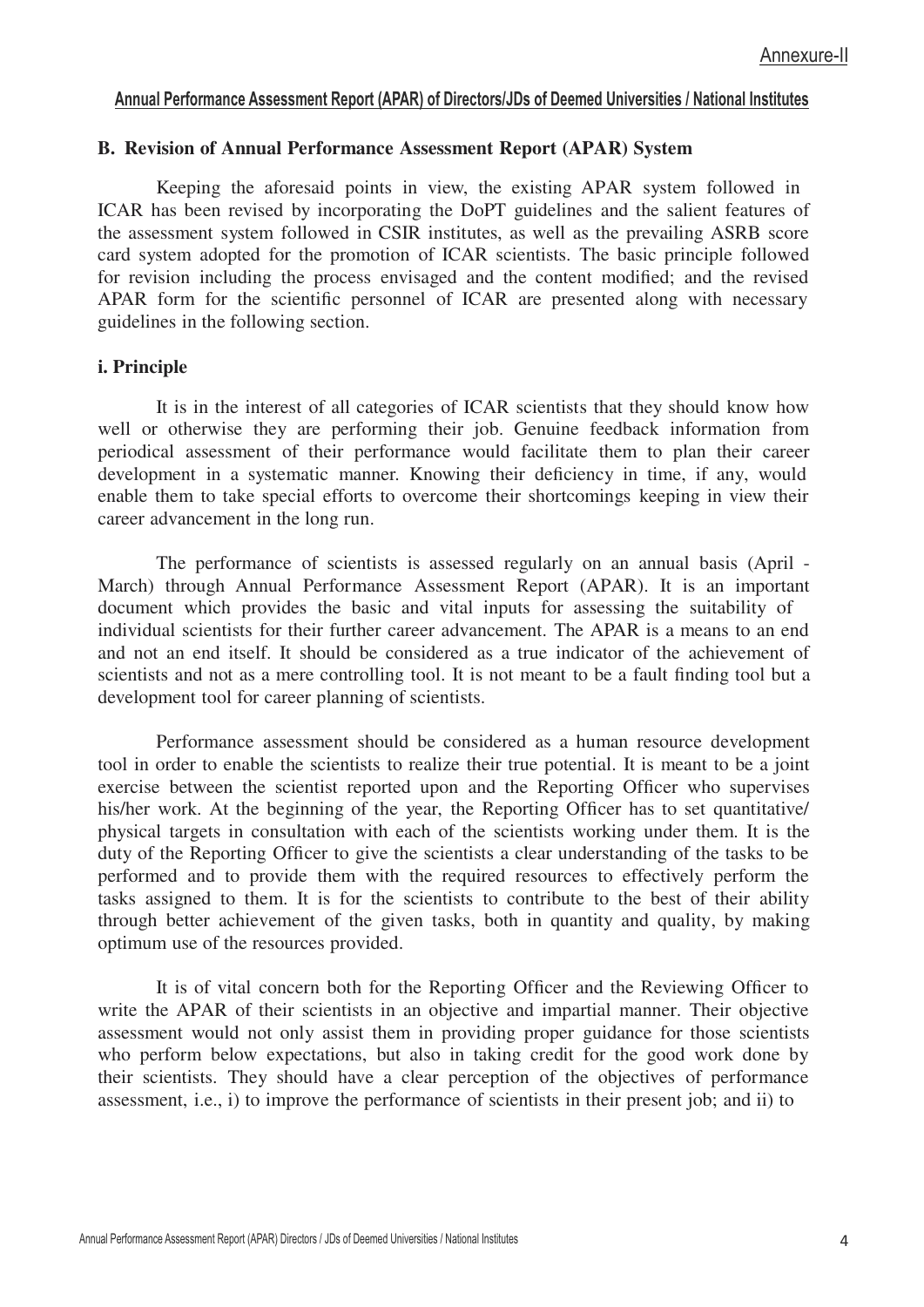assess the potentialities of scientists and prepare them through appropriate feedback and guidance for their career opportunities in future.

The basic principle of the revised assessment system demands that the full APAR including the overall grade and general assessment by the Reporting Officer be communicated to the concerned scientist after it is completed with the remarks of the Reviewing Officer. The scientist reported upon to be given the opportunity to make representation against the entries and final grading given in the APAR, if he/she is not fully in agreement with the assessment made by the Reporting and Reviewing Officers. The competent authority may then consider the representation of the grieved scientist, if necessary, in consultation with the Reporting Officer and/or Reviewing Officer. After due consideration, the competent authority may accept and modify the APAR or reject it. The decision of the competent authority will be final.

#### **ii. Process**

A series of time-bound steps are involved in the preparation and documentation of APAR for the scientific personnel of ICAR, as under:

- Distribution of APAR form to the Scientist to be reported upon, after completion of Part 1 by the Administrative Office.
- Submission of self-assessment of activities and accomplishments by the Scientist reported upon in Part 2 to the Reporting Officer.
- $\bullet$  Submission of report by the Reporting Officer in Part 3 to the Reviewing Officer, after evaluating the self-assessment submitted by the Scientist reported upon and awarding numerical grade as per the specific guidelines set for the purpose.
- Completion of report by the Reviewing Officer and sending it to APAR Section/ Cell, after recording critical remarks on the evaluation by the Reporting Officer and awarding own numerical grade, as per the guidelines, in Part 3.
- Disclosure of the evaluation including the numerical grade awarded and the critical comments made by the Reporting and Reviewing Officers to the Scientist reported upon for information.
- Receipt of representation, if any, on the completed APAR from the Scientist reported upon by the APAR Section/ Cell.
- Forwarding of representation received by the APAR Section / Cell to the Competent Authority for redress.
- Disposal of representation by the Competent Authority, either by accepting it and suitably modifying the APAR or rejecting it.
- Communication of the decision of the Competent Authority on the representation received to the APAR Section/ Cell.
- $\bullet$  End of entire process and finally taking the APAR on record.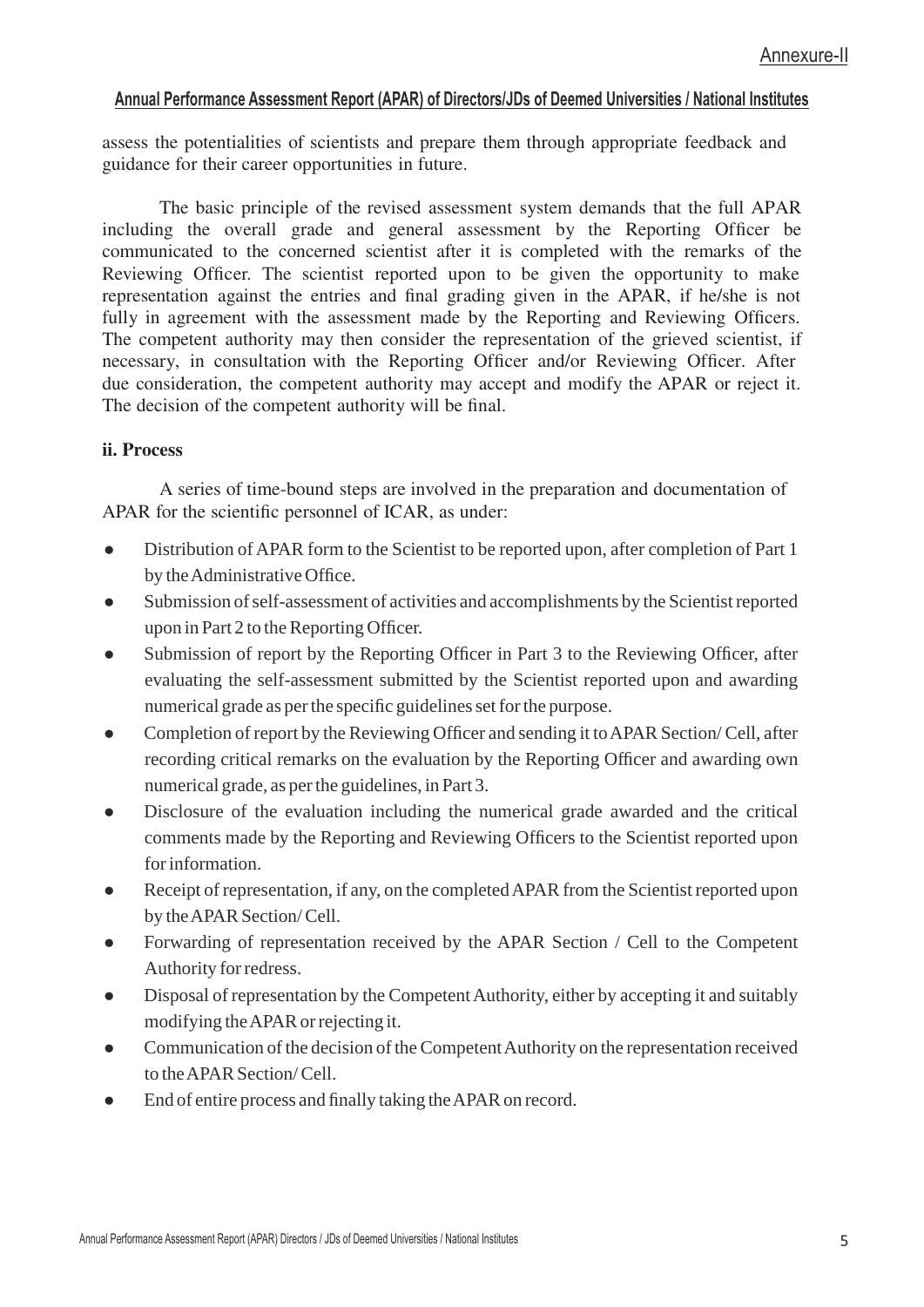The entire APAR process starts on  $31<sup>st</sup>$  March and ends on  $30<sup>th</sup>$  November, as annexed to the revised APAR form.

#### **iii. Content**

The revised Annual Performance Assessment Report (APAR) form essentially has three distinct parts, as under:

- Part 1: General particulars of the Scientist reported upon-to be filled in by the Administrative  $Offce$
- Part 2: Self- assessment of performance  $-$  to be filled in by the Scientist reported upon. It provides ample opportunity for the individual scientists to indicate the relative time spent on each of the tasks assigned to them as well as to evaluate one's own performance and document the achievements. In this part, the Scientist specifies the targets set for various tasks performed, achievements under each target, the shortfalls (if any), constraints encountered and specific areas where achievements have been greater.
- Part 3: Assessment by the Reporting and Reviewing Officers. Their evaluation and comments provide opportunity to every Scientist to receive an honest and constructive critique on past performance and suggestions for improvement and career growth in future.

Since the assessment of any scientist should in principle be determined not only by the work output in the preceding year but also to some degree his/her capabilities and potentials, the revised APAR system considers across four major parameters, namely, 'Work Output' professional; 'Work Output'- institutional; 'Personal Attributes'and 'Functional Competence', with different weight factor assigned to each one of them in accordance with job description. Achievements of the scientist are to be graded (scored) against relevant indicators of assessment included under each of these parameters by the supervising officers to arrive at the overall grading of the scientist. The weighted average factor concept permits the possibility of the different parameters being valued differently for scientists in different job categories with varied functions.

Once the scientist completes the self-assessment part, numerical grading are to be awarded by the Reporting Officer for the work output (professional & institutional), personal attributes and functional competence of the scientist reported upon, that need to be agreed or disagreed and modified with reasons by the concerned Reviewing Officer. Accomplishments of the Scientist against the group of indicators included under each of these parameters are to be graded (s cored) individually on a scale of 1 10, where 1 refers to the lowest grade and 10 to the highest. The overall grading will be based on the weighted average concept.

#### **C. Epilogue**

In order for the revised APAR system to succeed, the Supervising Officers/ Heads of Institutes/ Research Managers have to play a key role by observing the following: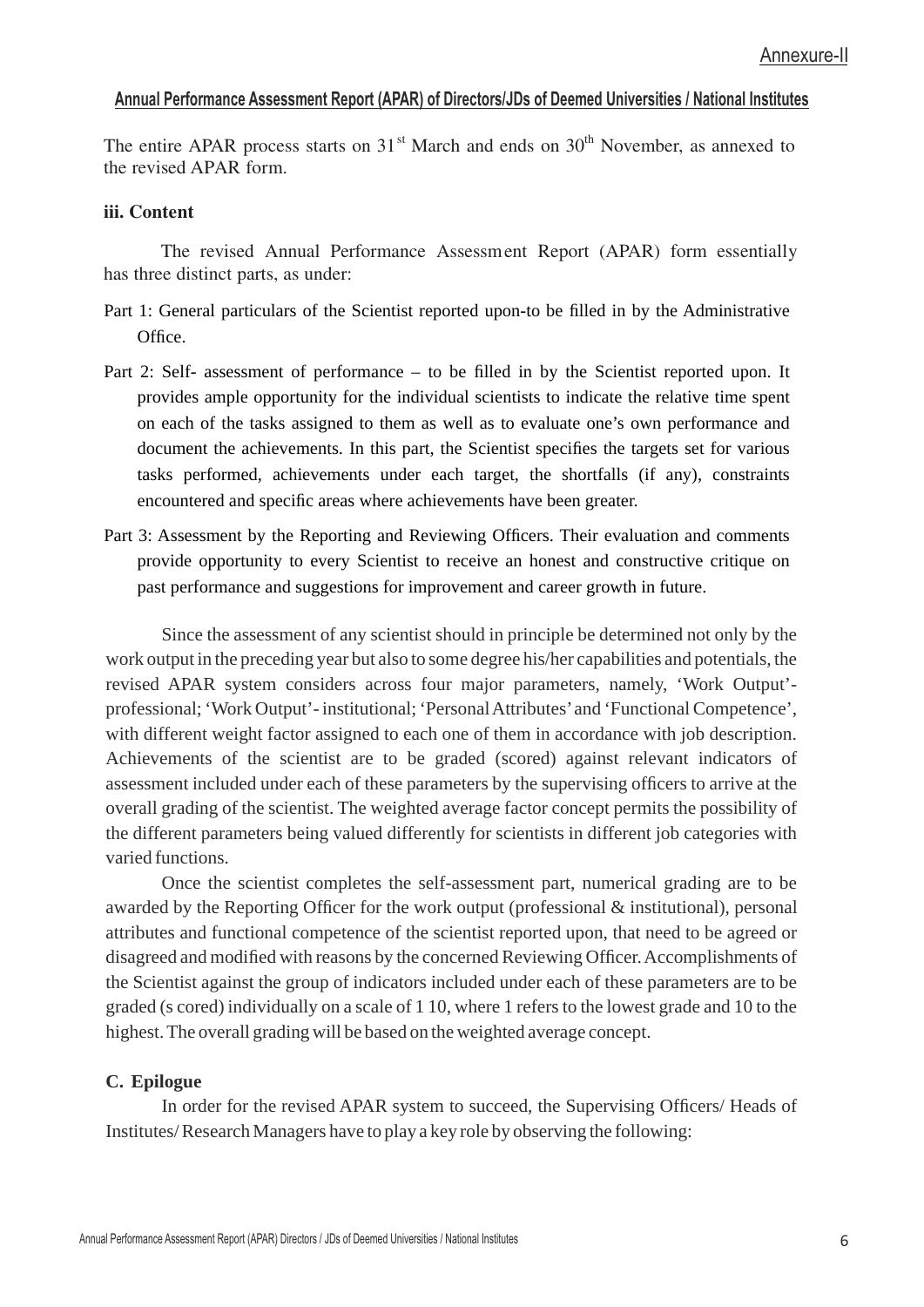- The APAR has to be filled with due care and attention, and also after devoting adequate time.
- Ensuring that all scientists are familiar with and understand the basic tenets of the APAR form and know how to fill it correctly (probably through an institute-level short exposure).
- Working with the Senior Officers Team at the Station/Institute to create enabling atmosphere and mechanism, and also make available the required resources and facilities to the extent possible so that the scientists could perform to the best of their ability.
- Making the internal mechanism for addressing any grievances of the scientists more effective.
- Ensuring that the scientists receive timely feedback on their more significant as well as lesser strengths, including suggestions for improvement.
- Since APARs are vital for proper management and development of scientists, it is essential to see that they are completed within a time frame.

It is with sincere hope and expectation that the existing APAR system has been revised to provide opportunity for the Supervising Officers to recognize and suitably reward the performance of scientists, as well as to allow the ICAR Institutes to promote institutional goals by rewarding excellence and evolving appropriate strategies to overcome poor performance of the scientists towards achieving the institutional goals.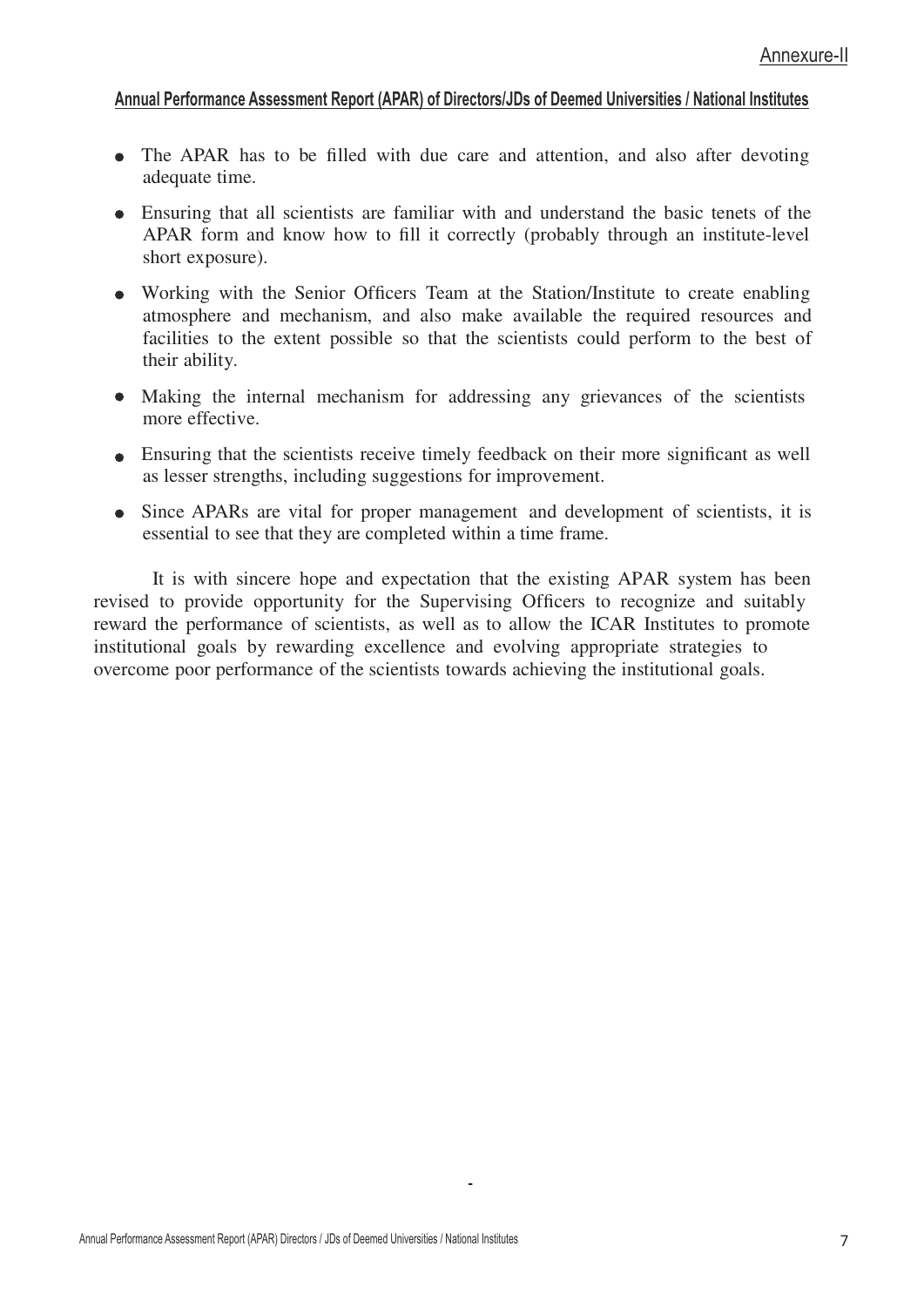## **D. Annual Performance Assessment Report (APAR) Form INDIAN COUNCIL OF AGRICULTURAL RESEARCH**

## **Annual Performance Assessment Report for Scientific Personnel of the ICAR Report for the year/period ending .............................**

## **PART - 1: General Particulars (to be filled in by the Administrative Office)**

| 1. Name of the Scientist:                        |  |
|--------------------------------------------------|--|
| 2. Date of birth:                                |  |
| 3. Date of entry in the ICAR service:            |  |
| 4. Present designation:                          |  |
| 5. Date of joining the Present Grade:            |  |
| 6. Present pay:                                  |  |
| 7. Research Station/ Institute in which working: |  |

8. Details of service in difficult/remote/backward areas/disadvantaged areas:

| <b>Period</b> | <b>Station</b> | <b>Designation</b> |
|---------------|----------------|--------------------|
|               |                |                    |
|               |                |                    |
|               |                |                    |

9. Academic qualification acquired during the year reported upon (incase no academic qualification has been acquired, the highest degree along with specialization need be given):

| <b>Degree</b> | Year | Subject(s) | <b>Institution</b> |
|---------------|------|------------|--------------------|
|               |      |            |                    |
|               |      |            |                    |
|               |      |            |                    |
|               |      |            |                    |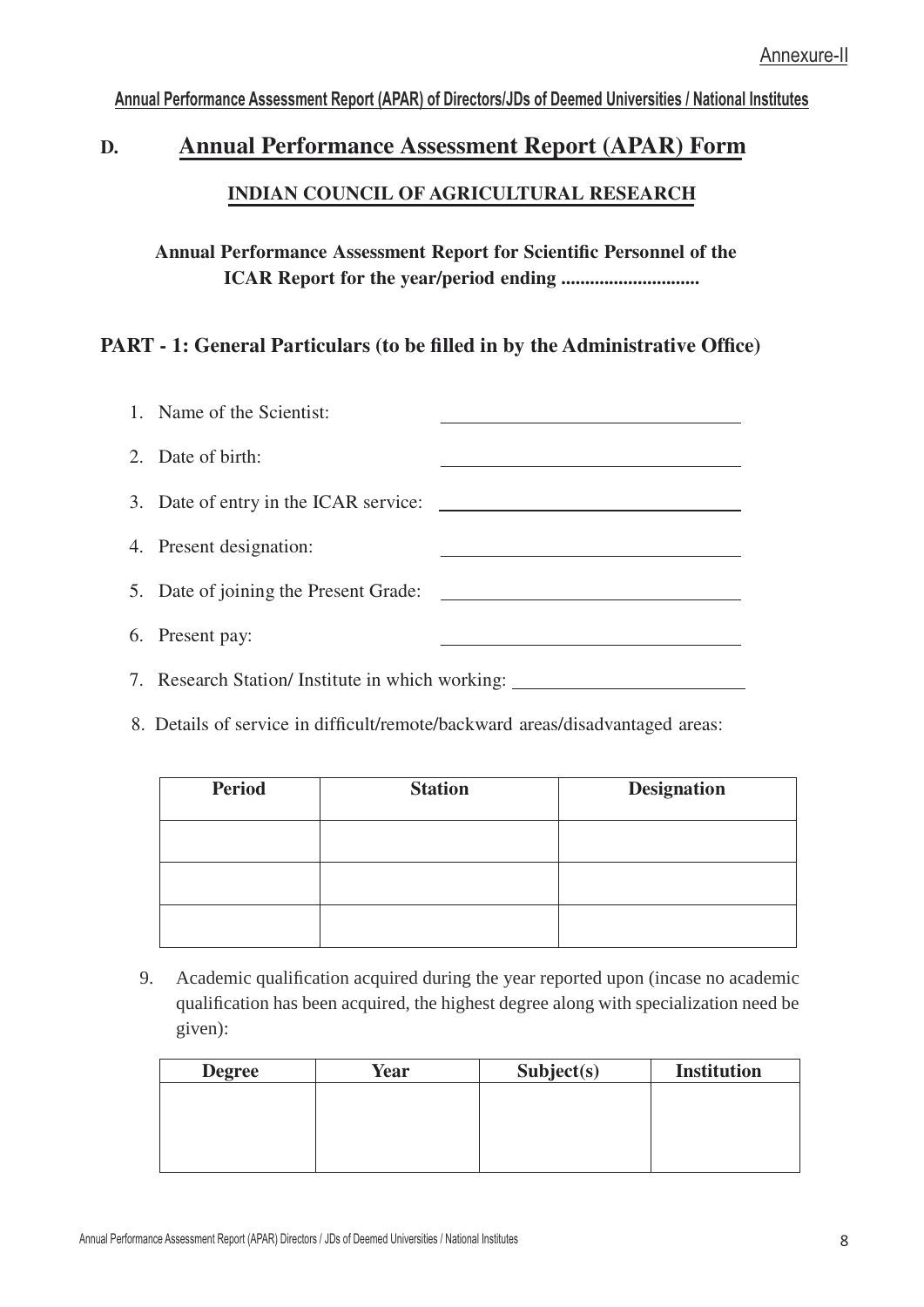10. Period on leave during the year:

- 11. Please state whether the annual return on immovable property for the preceding calendar year was filed within the prescribed date i.e.  $31<sup>st</sup>$  January of the year following the calendar year. If not, the date of filing the return should be given:
- 12. Please attach Annual Health Checkup report for the assessment year.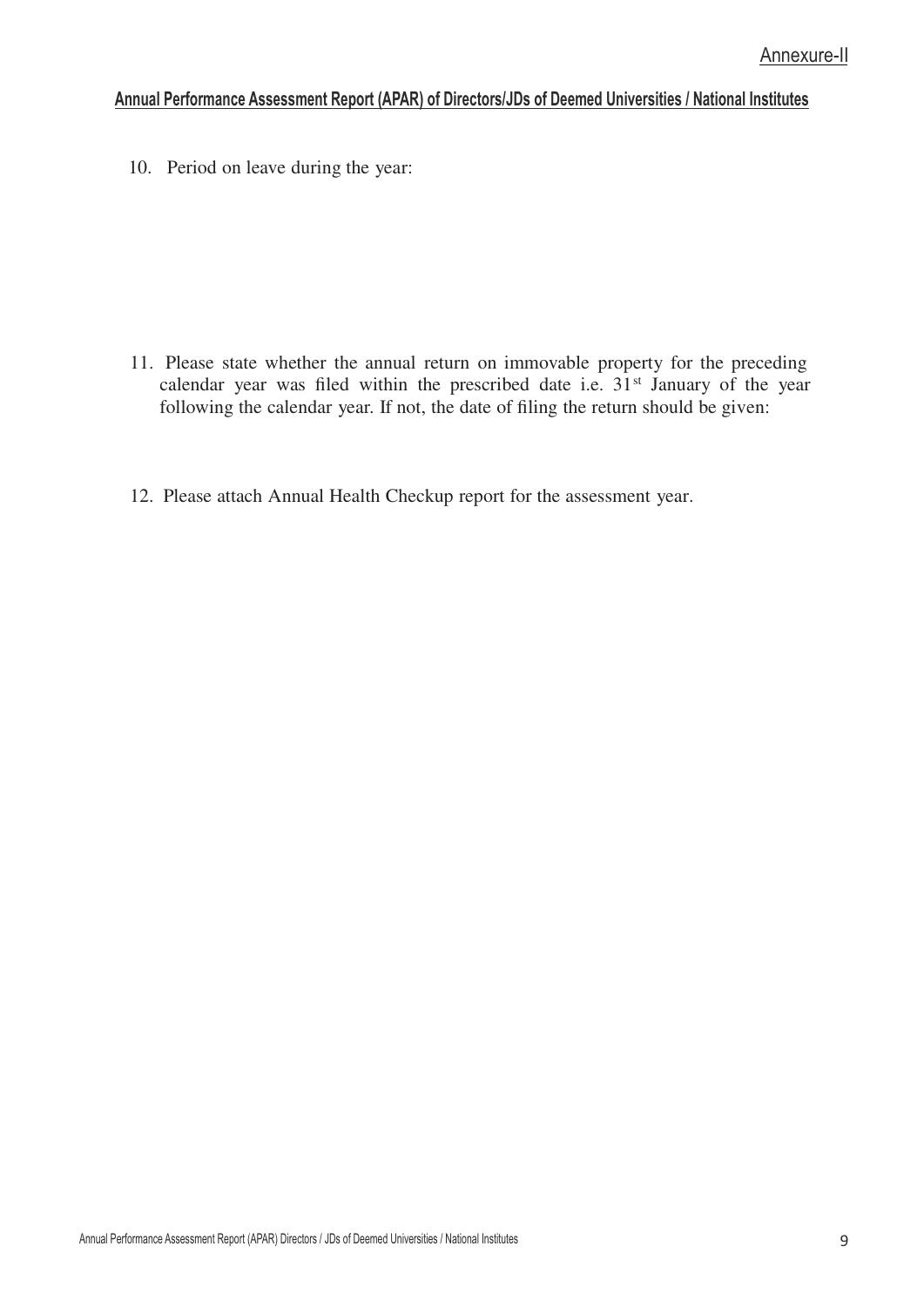## **PART-2: Self Assessment (to be filled in by the Scientist reported upon)**

#### **2.1 Activities and Achievements:**

Activities approved and accomplished *(Please choose whichever is applicable to you):*

| <b>S.N.</b> | <b>Activities Planned and</b><br>Target*                                                                                      | <b>Time Spent</b><br>$(\%)^{**}$ | <b>Achieved</b><br>$(\%)$ *** | <b>Reasons for</b><br>Shortfall/<br>Constraints,<br>if any |
|-------------|-------------------------------------------------------------------------------------------------------------------------------|----------------------------------|-------------------------------|------------------------------------------------------------|
| 1.          | <b>Research Activities</b><br>$\ast$<br>$\ast$<br>$\ast$<br>$\ast$<br>$\ast$                                                  |                                  |                               |                                                            |
| 2.          | Transfer of Technology<br>$\ast$<br>$\ast$<br>$\ast$<br>$\ast$<br>$\ast$                                                      |                                  |                               |                                                            |
| 3.          | Teaching<br>$\ast$<br>$\ast$<br>$\ast$<br>$\ast$<br>$\ast$                                                                    |                                  |                               |                                                            |
| 4.          | Training<br>$\ast$<br>$\ast$<br>$\ast$<br>$\ast$<br>$\ast$                                                                    |                                  |                               |                                                            |
| 5.          | Management &<br>Maintenance of Genetic<br>Resources & Research<br>database:<br>$\ast$<br>$\ast$<br>$\ast$<br>$\ast$<br>$\ast$ |                                  |                               |                                                            |
| 6.          | <b>Institutional Support:</b><br>• Administration/Manag<br>ement/ Coordination<br>activities                                  |                                  |                               |                                                            |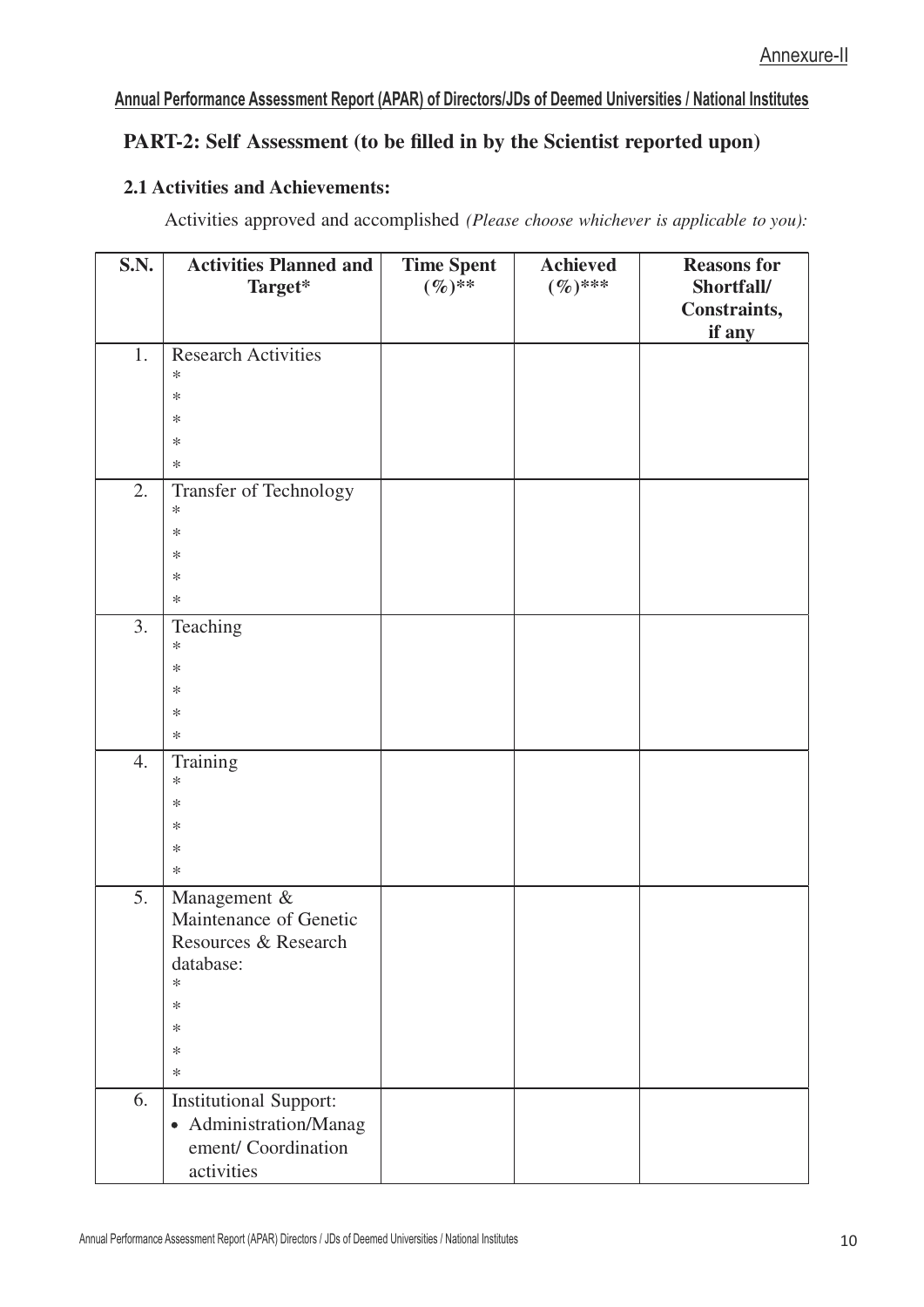|    | • Resource Generation                                                                                                                                                                                                                     |  |  |
|----|-------------------------------------------------------------------------------------------------------------------------------------------------------------------------------------------------------------------------------------------|--|--|
| 7. | Organizing<br>conferences/<br>workshops/seminars/<br>meetings                                                                                                                                                                             |  |  |
| 8. | Other activities;<br>• Reports generation<br>• Publicity making<br>$\bullet$ Special<br>assignments within<br>or outside the<br>institute/ICAR, etc.<br>• Information<br>compilation<br>$\bullet$ ATRs<br>• Any other (please<br>specify) |  |  |

*\* Give short title or phrase. As proposed by the scientist and approved by the Reporting Officer (attach as in Annexure II). Indicate project title and whether PI/Co-PI.*

*\*\* Total should add up to 100%*

*\*\*\* Extent and also indicate whether achieved within the time-frame set for the purpose*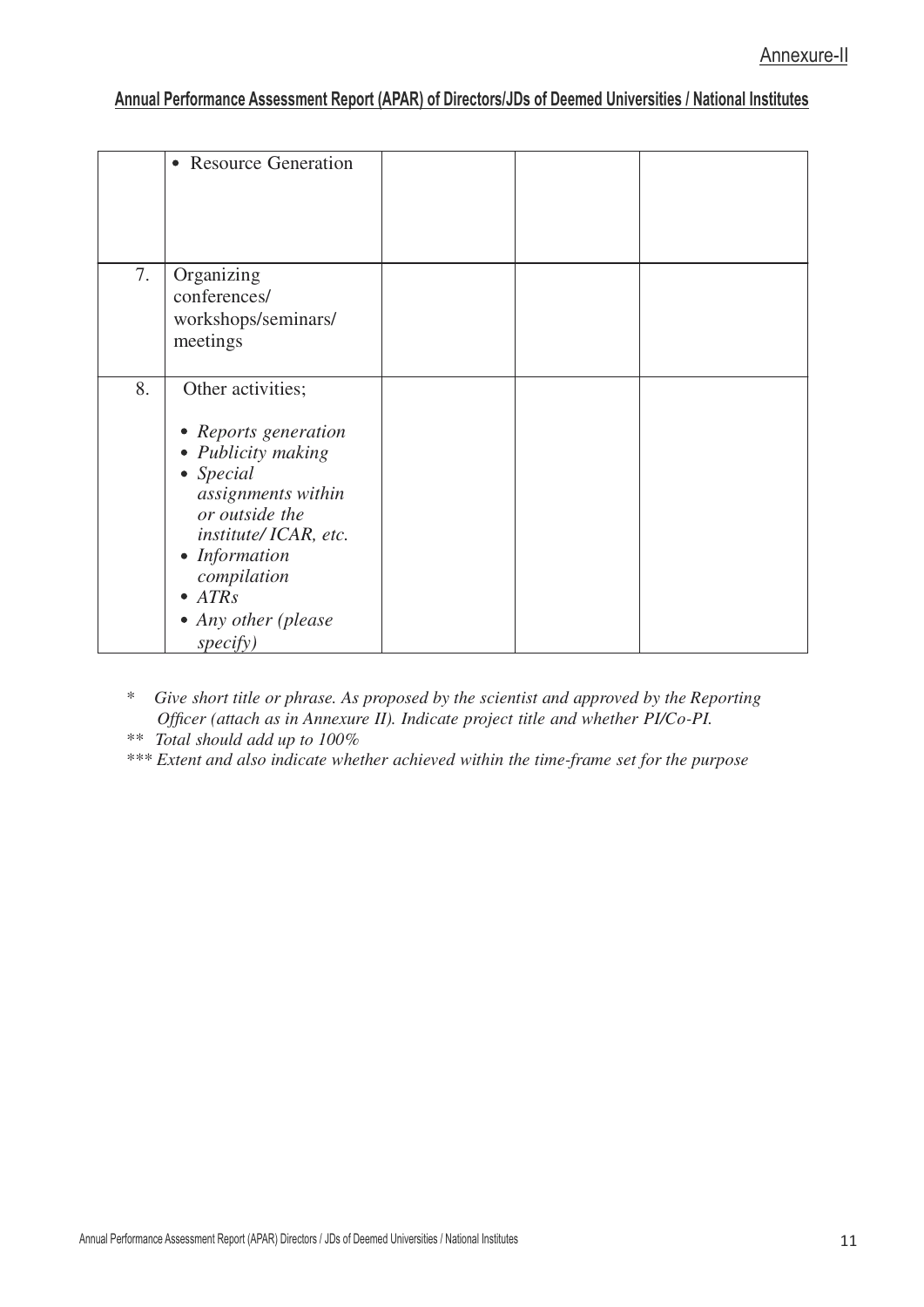**2.1.1 Details of Outputs:** *(For the activities shown above). Please choose whichever is applicable and attach a summary report (about 400 words) on the most significant accomplishments during the year reported upon (as Annexure).*

| S. No. | <b>Activity</b>                                                      | <b>Contribution</b> |
|--------|----------------------------------------------------------------------|---------------------|
| 1.     | Research:                                                            |                     |
|        | a) Research Activities:                                              |                     |
|        | (i) Varieties/breeds/tree species released                           |                     |
|        | (ii) Management practices developed                                  |                     |
|        | (iii) Process/concept/methodology developed                          |                     |
|        | (iv) Implements/tools developed<br>$(v)$ Any other (please specify)  |                     |
|        |                                                                      |                     |
|        | b) Publications/ presentations/ documentation                        |                     |
|        | (i) Papers in research journals (National/International)             |                     |
|        | (ii) Technical/popular articles                                      |                     |
|        | (iii) Books (Authored/edited)                                        |                     |
|        | (iv) Book chapters/technical bulletins/manuals                       |                     |
|        | (v) Working/concept papers                                           |                     |
|        | (vi) Scientific/teaching reviews                                     |                     |
|        | (vii) Presentation in workshops/seminars/symposia/                   |                     |
|        | conferences                                                          |                     |
|        | (viii)Compilation/documentation                                      |                     |
|        | $(ix)$ Any other (please specify)                                    |                     |
|        | c) Product development                                               |                     |
|        | (i) Crop-based                                                       |                     |
|        | (ii) Animal-based, including vaccines                                |                     |
|        | (iii) Biological biofertilizer, biopesticide, etc.                   |                     |
|        | (iv) IT based database, software, etc.<br>$(v)$ Value-added products |                     |
|        | (vi) Any other (please specify)                                      |                     |
|        |                                                                      |                     |
|        | d) Intellectual property generation                                  |                     |
|        | $(i)$ Patents                                                        |                     |
|        | (ii) Copyrights                                                      |                     |
|        | (iii) Designs                                                        |                     |
|        | $(iv)$ PPV- registered only)                                         |                     |
|        | $(v)$ Any other (please specify)                                     |                     |
|        | e) Contribution through AICRPs (as a member)                         |                     |
|        | (i) Technology assessment and refinement                             |                     |
|        | (ii) Release of technology to farmers                                |                     |
|        | (iii) Feasibility testing                                            |                     |
|        | (iv) Prototypes developed/manufactured/supplied                      |                     |
|        | $(v)$ Any other (please specify)                                     |                     |
|        |                                                                      |                     |
|        |                                                                      |                     |
|        |                                                                      |                     |
|        |                                                                      |                     |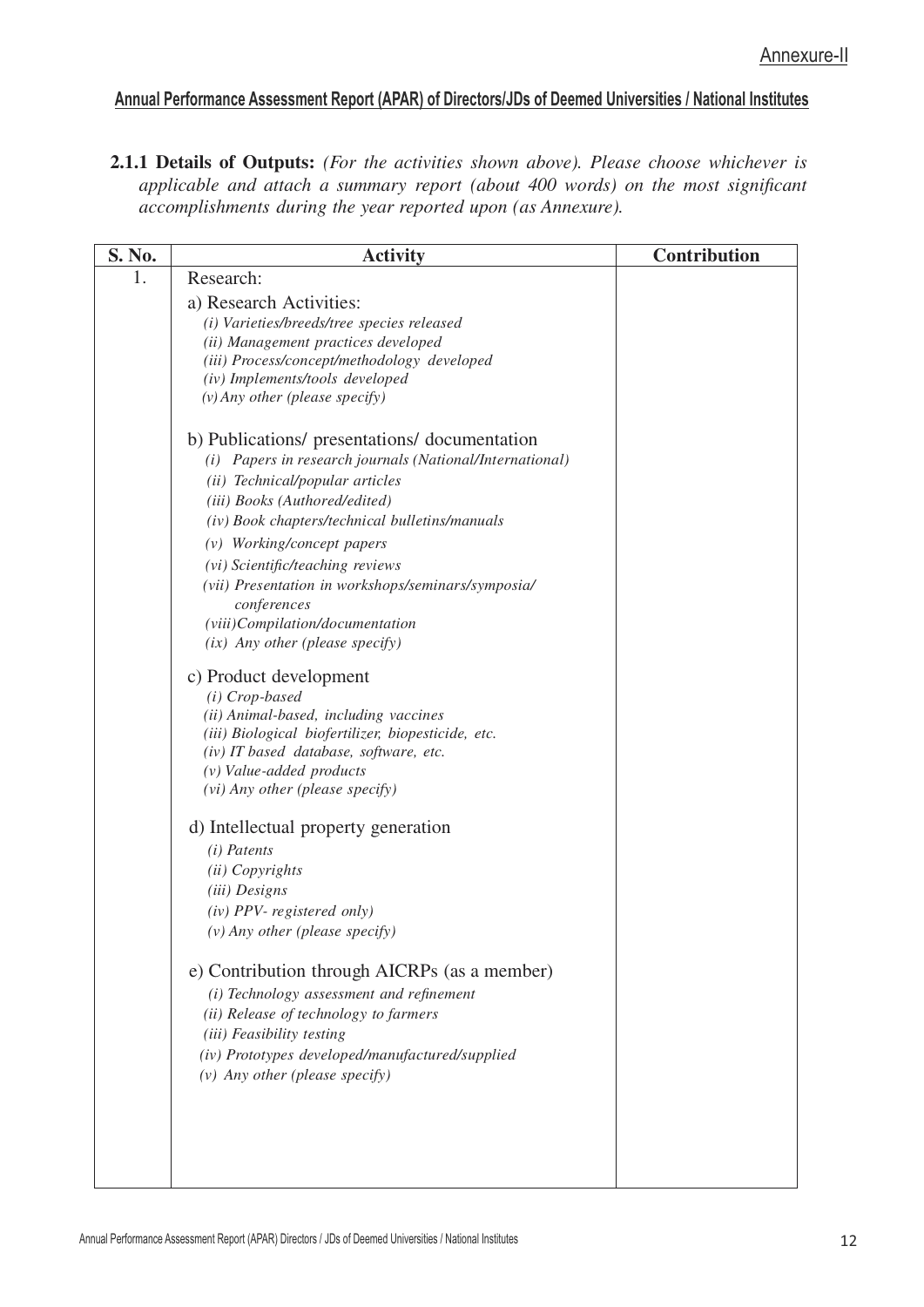| S. No. | <b>Activity</b>                                                                | <b>Contribution</b> |
|--------|--------------------------------------------------------------------------------|---------------------|
| 2.     | Transfer of technology:                                                        |                     |
|        | a) Technology assessed and refined                                             |                     |
|        | b) Trainings organized                                                         |                     |
|        | c) Demonstration/ exhibition/field day/farmers fair                            |                     |
|        | d) Inputs supplied                                                             |                     |
|        | e) Innovative methodology developed<br>f) FLDs conducted                       |                     |
|        | g) Lectures delivered                                                          |                     |
|        | f) Any other (please specify)                                                  |                     |
|        |                                                                                |                     |
| 3.     | Teaching/Academic activity:                                                    |                     |
|        | a) Courses designed and taught                                                 |                     |
|        | b) Students guided                                                             |                     |
|        | c) Resource material/methodology developed                                     |                     |
|        | d) Any other (please specify)                                                  |                     |
| 4.     | Training:                                                                      |                     |
|        | a) Programmes developed and organized                                          |                     |
|        | b) Resource material developed                                                 |                     |
|        | c) Any other (please specify)                                                  |                     |
|        |                                                                                |                     |
| 5.     | Organizing Workshops/ seminars/ symposia/                                      |                     |
|        | conferences:                                                                   |                     |
|        | a) Conceptualized and organized                                                |                     |
|        | b) Served as convener or co-convener/ coordinator                              |                     |
|        | c) Invited as key speaker in scientific meetings                               |                     |
|        | (National/International)<br>d) Any other (please specify)                      |                     |
|        |                                                                                |                     |
| 6.     | Institutional support:                                                         |                     |
|        | a) Member Secretary RAC/ IRC/ IMC/ PME Cell/                                   |                     |
|        | IPR Cell/ Technical Cell/ HRD Cell/ CPC/ QRT                                   |                     |
|        | b) Editorship Annual report/institute publications                             |                     |
|        | c) I/c Central facilities Lab, library, hostel, etc.                           |                     |
|        | d) Admin/Management/Coordination (Chairman/<br>Member of Institute Committees) |                     |
|        | e) Development of infrastructure, farm, lab, etc.                              |                     |
|        | f) Seed production and distribution                                            |                     |
|        | g) Management of farm, animal sheds, fishing vessels                           |                     |
|        | h) Development of remote, tribal/under privileged                              |                     |
|        | areas/communities<br>i) Participation in Village Adoption Programmes by        |                     |
|        | the Institute                                                                  |                     |
|        | j) Mobilization of resource through inter-institutional                        |                     |
|        | projects, including PPP mode                                                   |                     |
|        | k) Any other (please specify)                                                  |                     |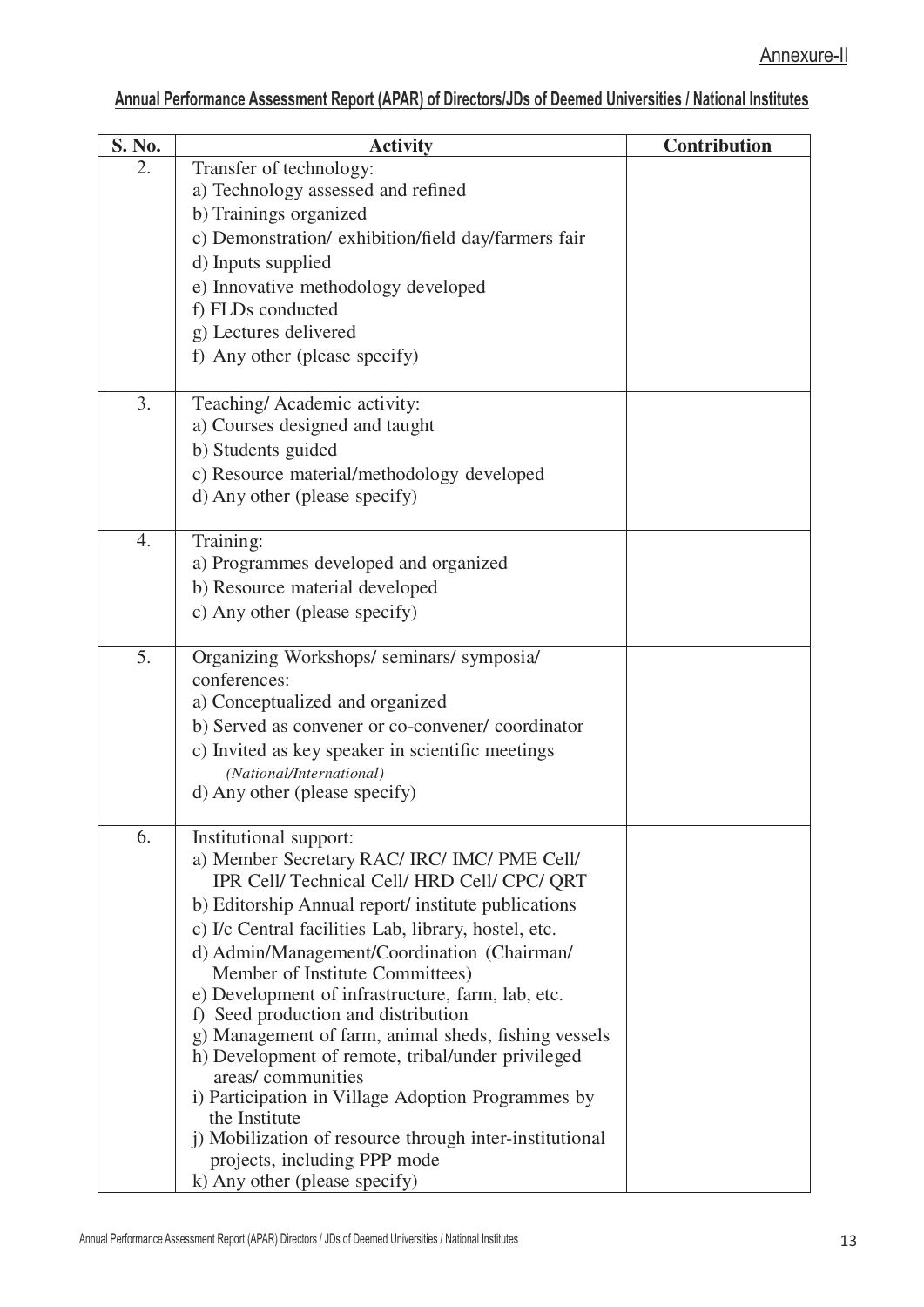| S. No. | <b>Activity</b>                                      | <b>Contribution</b> |
|--------|------------------------------------------------------|---------------------|
| 7.     | Special assignments:                                 |                     |
|        | a) Special assignments National                      |                     |
|        | b) Special assignments International                 |                     |
|        | c) Compilation of documents Vision, EFC/SFC, etc.    |                     |
|        | d) Other general institutional activities (reports/  |                     |
|        | publicity/ special assignments within or outside the |                     |
|        | institute/ICAR, etc.)                                |                     |
|        | e) Membership of Committees of other Institutes IMC, |                     |
|        | IMTU, etc.                                           |                     |
|        | f) Any other (please specify)                        |                     |
|        |                                                      |                     |
| 8.     | Any other (Please specify)                           |                     |
|        |                                                      |                     |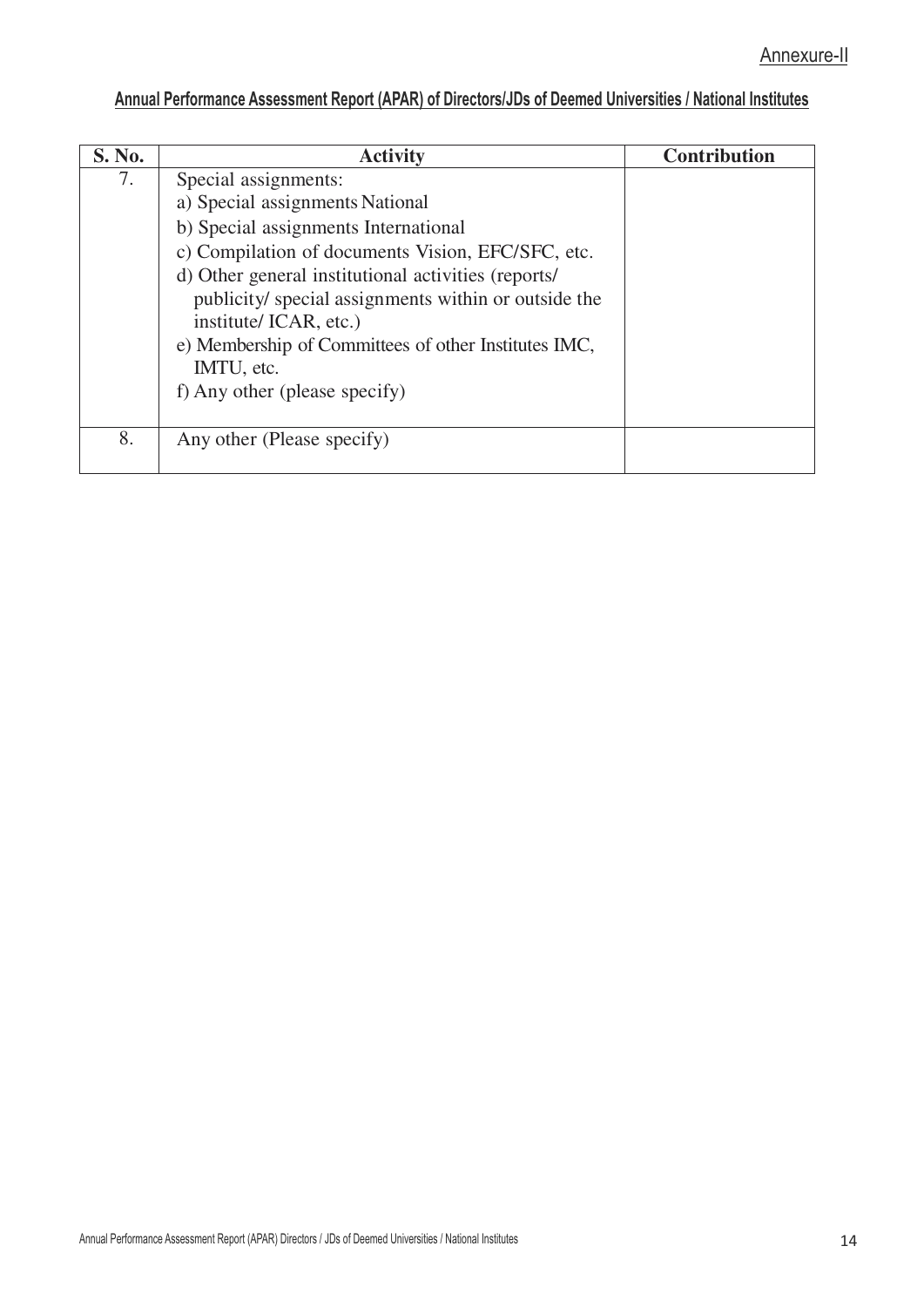#### **3. Peer Recognition:**

| S. No. | <b>Activity</b>                                | <b>Remarks</b> |
|--------|------------------------------------------------|----------------|
| 1.     | Awards/ fellowships received                   |                |
|        | (National; International; Institutional/       |                |
|        | Professional Societies;                        |                |
|        | Best paper/ poster/honours received; Any       |                |
|        | <i>other-please specify</i> )                  |                |
| 2.     | <b>Professional Societies</b>                  |                |
|        | (Membership; Editorship for journals; Any      |                |
|        | <i>other-please specify</i> )                  |                |
| 3.     | Review of papers/reports/proposals, as referee |                |
| 4.     | Any other (please specify)                     |                |

#### **4. Resource Generation\*:**

| S.  | <b>Activity</b>                                    | <b>Remarks</b> |
|-----|----------------------------------------------------|----------------|
| No. |                                                    |                |
| 1.  | Consultancy services provided                      |                |
| 2.  | Contract research                                  |                |
| 3.  | Special national/international projects            |                |
| 4.  | Commercialization of technology                    |                |
| 5.  | Summer or Winter Schools                           |                |
| 6.  | Training programmes offered                        |                |
| 7.  | Supply of seeds, biological, vaccines, etc.        |                |
| 8.  | Analysis of soils, water, plant or animal products |                |
| 9.  | Supply of prototypes of implements                 |                |
| 10. | Any other (please specify)                         |                |

*\* In terms of rupees*

#### **5. Professional growth and development:** *Please give details of the programmes attended within India and on deputation abroad.*

| <b>S. No.</b> | <b>Programme Attended</b>     | <b>Institute and Place</b> | <b>Period</b> |
|---------------|-------------------------------|----------------------------|---------------|
|               | Training / Refresher Courses/ |                            |               |
|               | Summer/Winter Schools         |                            |               |
| 2.            | Seminars/Workshops/           |                            |               |
|               | Symposia                      |                            |               |
| 3.            | Conferences/Meetings          |                            |               |
| 4.            | Any other (Please specify)    |                            |               |

## **Place and Date Signature of the Scientist reported upon**

Mobile: ...........................................

E.mail: ............................................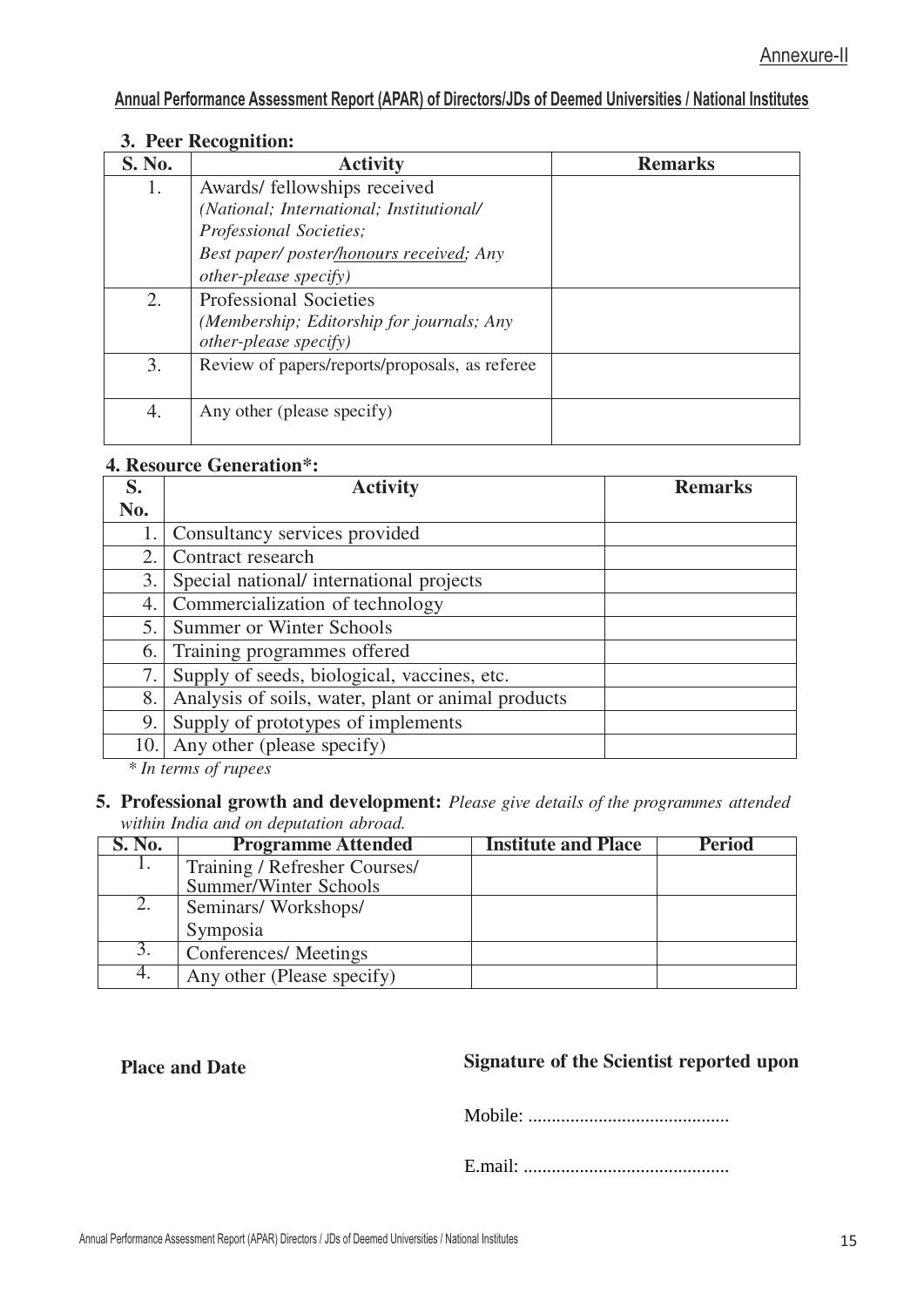#### **Part 2.1.2: Additional information to be filled in by the Directors/Joint Directors of Deemed Universities / National Institutes**

| S.N.             | <b>Activity</b>                                                                                               | <b>Targets</b><br>(Institutional) | <b>Achievements</b> | <b>Reasons for</b><br>shortfall, if any |  |  |  |
|------------------|---------------------------------------------------------------------------------------------------------------|-----------------------------------|---------------------|-----------------------------------------|--|--|--|
| 1.               | Human resource management:                                                                                    |                                   |                     |                                         |  |  |  |
|                  | a) Recruitment                                                                                                |                                   |                     |                                         |  |  |  |
|                  | b) Timely assessment of                                                                                       |                                   |                     |                                         |  |  |  |
|                  | Technical, Administrative                                                                                     |                                   |                     |                                         |  |  |  |
|                  | Staff and Scientists at the                                                                                   |                                   |                     |                                         |  |  |  |
|                  | Institute                                                                                                     |                                   |                     |                                         |  |  |  |
|                  | c) Human resource<br>development                                                                              |                                   |                     |                                         |  |  |  |
|                  | d) Redress the employee's                                                                                     |                                   |                     |                                         |  |  |  |
|                  | grievances at the institute                                                                                   |                                   |                     |                                         |  |  |  |
| 2.               | Financial management:<br>(Division/ Station/ Institute)                                                       |                                   |                     |                                         |  |  |  |
|                  | a) Resource generation                                                                                        |                                   |                     |                                         |  |  |  |
|                  | b) Budget utilization                                                                                         |                                   |                     |                                         |  |  |  |
|                  | c) New externally funded<br>projects                                                                          |                                   |                     |                                         |  |  |  |
| 3.               | Intellectual property management:                                                                             |                                   |                     |                                         |  |  |  |
|                  | a) Identification and<br>protection                                                                           |                                   |                     |                                         |  |  |  |
|                  | b) Technologies<br>commercialized                                                                             |                                   |                     |                                         |  |  |  |
| $\overline{4}$ . | Management/ promotion of scientific collaboration                                                             |                                   |                     |                                         |  |  |  |
|                  | a) National                                                                                                   |                                   |                     |                                         |  |  |  |
|                  | b) International                                                                                              |                                   |                     |                                         |  |  |  |
| 5.               | Conducting meetings<br>and follow-up action:<br>IRC/ RAC / ITMU / IMC /<br>QRT/ International events,<br>etc. |                                   |                     |                                         |  |  |  |
| 6.               | <b>Public/Farmers Outreach</b>                                                                                |                                   |                     |                                         |  |  |  |
|                  | a)Publicity/Interaction<br>b)Public advocacy and<br>outreach<br>c)Interaction with KVKs                       |                                   |                     |                                         |  |  |  |
| 7.               | Visit to provide guidance<br>and support<br>(Regional Stations/ Centers)                                      |                                   |                     |                                         |  |  |  |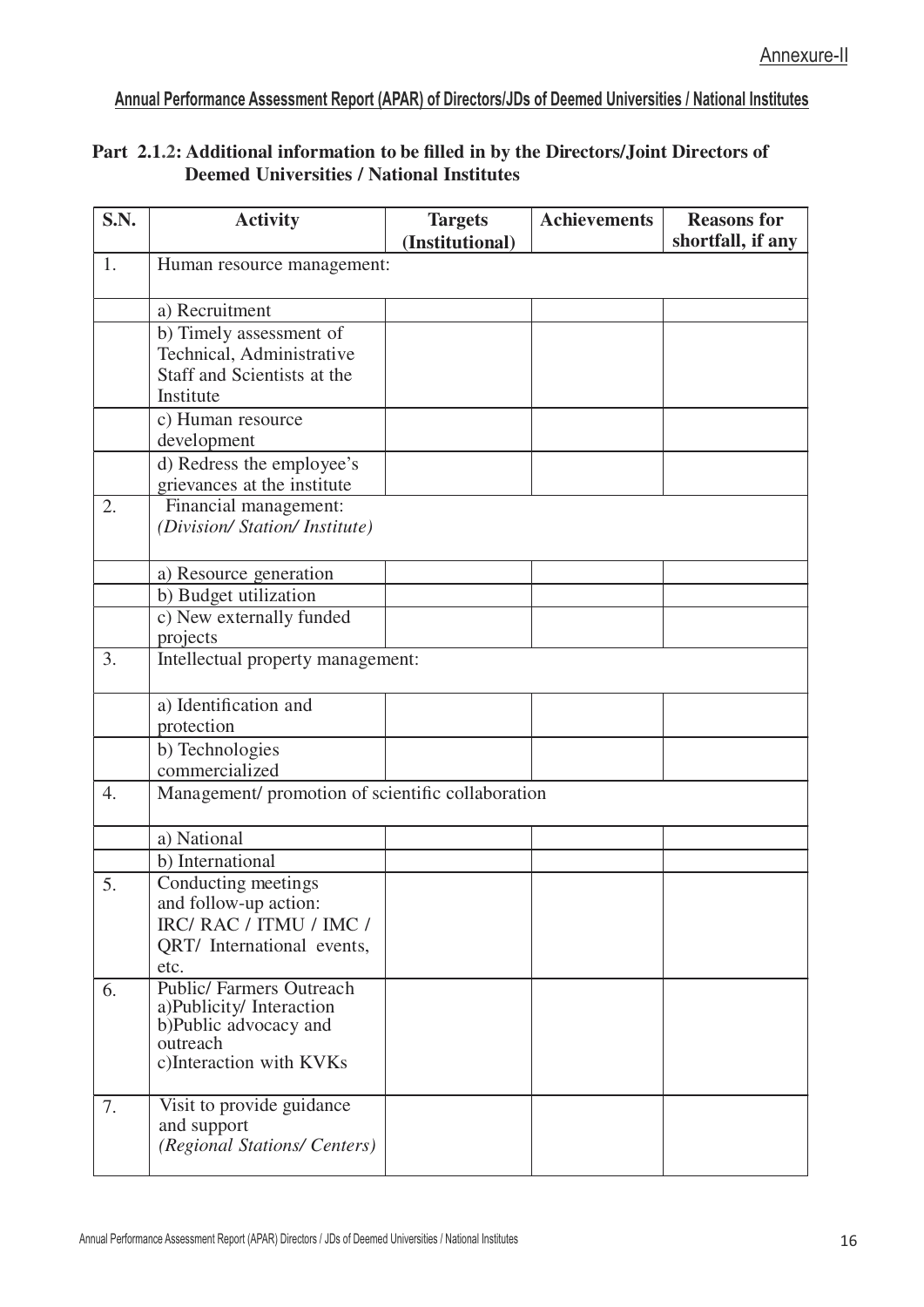| 8.  | Completion of activities in<br>time (Annual Report/News<br>Letter)                                                                                                                                                                      |  |  |
|-----|-----------------------------------------------------------------------------------------------------------------------------------------------------------------------------------------------------------------------------------------|--|--|
| 9.  | Implementation of<br>developmental activities of<br>Government of India viz.<br>Swatch Bharat programme,<br>development of alternate<br>source of energy viz.,<br>establishment of roof-top<br>solar panel systems at the<br>Institute. |  |  |
| 10. | Responsiveness to<br>important communication<br>received from ICAR Hqrs.                                                                                                                                                                |  |  |
| 11. | Implementation of flagship<br>programmes of Ministries/<br>Departments<br>by<br>the<br>Institute.                                                                                                                                       |  |  |
| 12. | Any other (please specify)                                                                                                                                                                                                              |  |  |

**Signature of Director/ Project Director**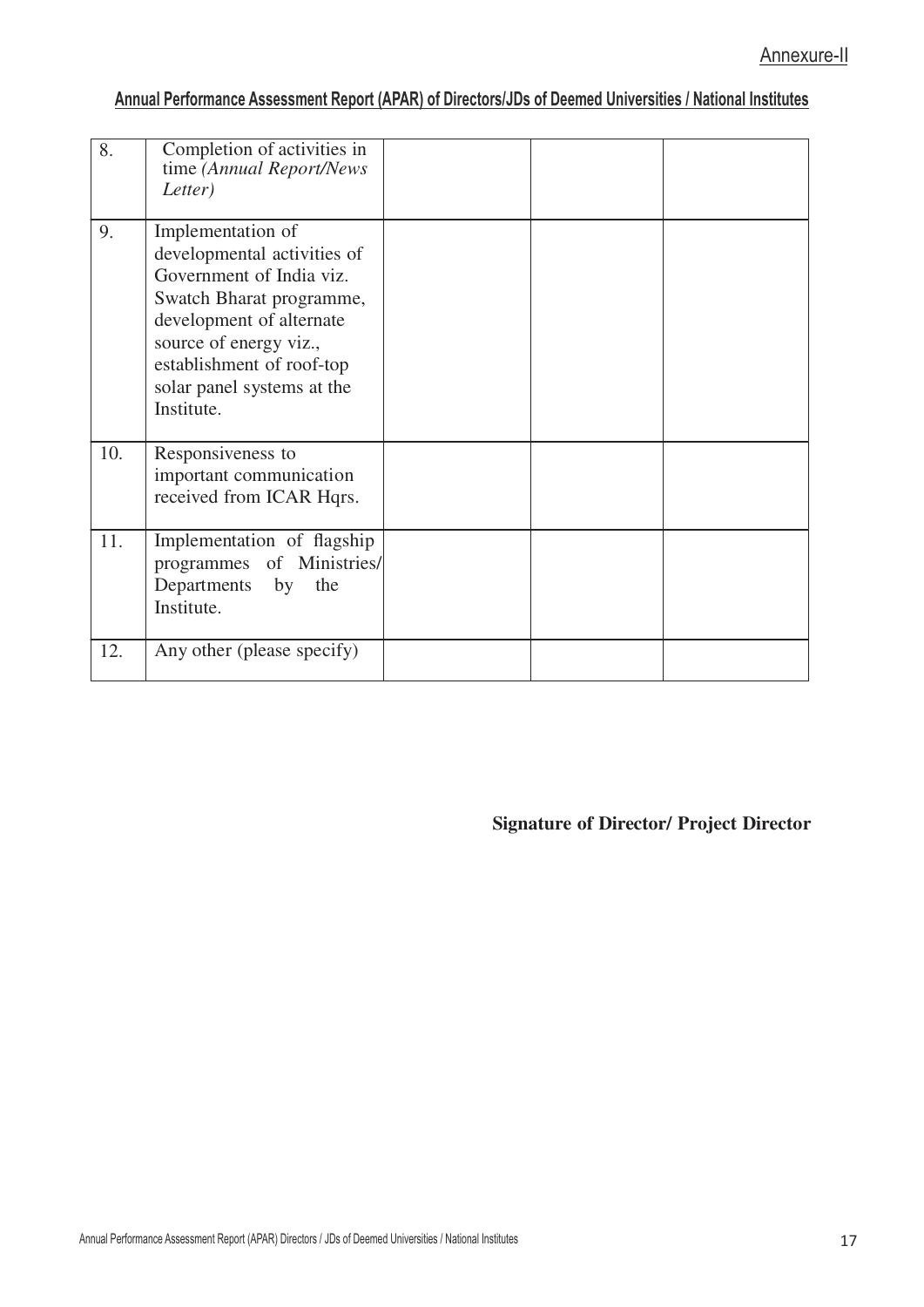## **PART 3: Assessment by the Reporting Officer**

#### **3.1 Length of service of the Scientist being reported under your supervision**

#### **3.2 Comments on Part-2:**

Please make an objective comment on Part 2 (from 1 to 3), and Part 2.1 or 2.2 or 2.3 (as the case may be), as well as on the summary report made by the Scientist. While commenting, please take due note of the shortfalls / constraints mentioned by the Scientist as well as the extent to which the resources and facilities committed at the time of setting targets were provided.

#### **3.3 Assessment of Significant Achievements**

Please score individually the group of indicators under each of the following parameters on a scale of 1-10, ten being the highest grade and 1 the lowest. Grading on each of the parameter of assessment is the mean score of all the indicators included under it *(Please follow the guidelines given in Annexure III A & B for grading).*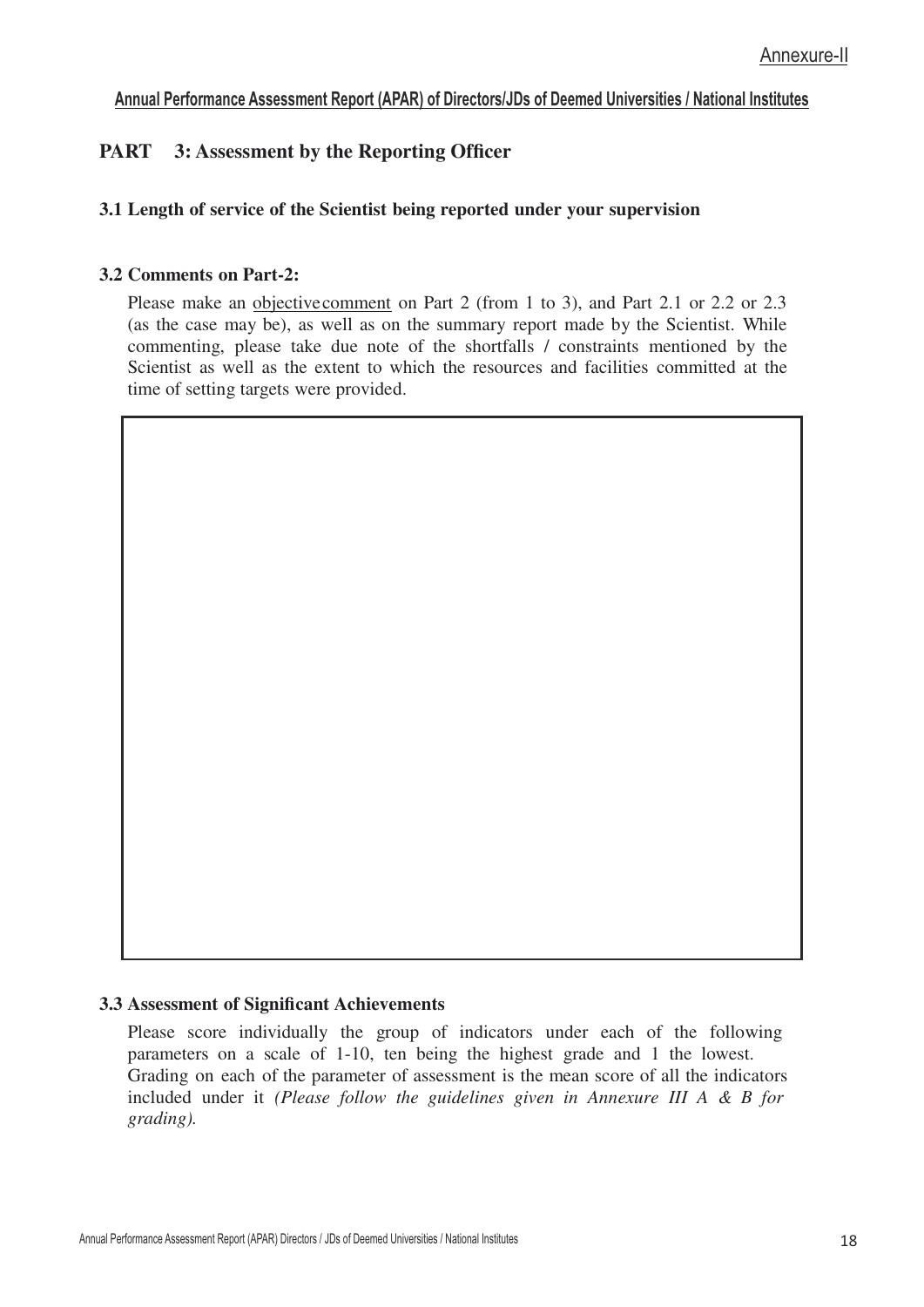| <b>Indicators</b>                                            | <b>Marks</b><br>$(1-10 scale)$ | <b>Weightage</b><br>assigned | <b>Total</b><br>obtained<br>(W x M) |
|--------------------------------------------------------------|--------------------------------|------------------------------|-------------------------------------|
| 1. Institutional Management<br>including resource generation | $\mathbf{M}^1$                 | $\mathrm{W}^1$               |                                     |
| 2. Research Management                                       | M <sup>2</sup>                 | $W^2$                        |                                     |
| 3. Peer Recognition                                          | $M^3$                          | $W^3$                        |                                     |
| 4. Professional growth $\&$<br>development                   | M <sup>4</sup>                 | $W^4$                        |                                     |
| 5. Personal attributes                                       | M <sup>5</sup>                 | $W^5$                        |                                     |
| 6. Functional competency                                     | $\mathrm{M}^6$                 | W <sup>6</sup>               |                                     |
| 7. Implementation of flagship<br>programmes of GoI           | $M^7$                          | $W^7$                        |                                     |

 $(M^{1} \times W^{1}) + (M^{2} \times W^{2}) + (M^{3} \times W^{3}) + (M^{4} \times W^{4}) + (M^{5} \times W^{5}) + (M^{6} \times W^{6}) + (M^{7} \times W^{7})$ Final Grading: ------------------------------------------------------------------------------------

#### 100

| S. No. | Grade       | Category             |
|--------|-------------|----------------------|
| 1.     | 10.0<br>8.5 | Outstanding          |
| 2.     | 7.0 8.4     | Very Good            |
| 3.     | 5.5 6.9     | Good                 |
| 4.     | 4.0 5.4     | Average              |
| 5.     | < 4.0       | <b>Below Average</b> |

*(Adapted to suit ICAR System)*

#### *Note: Against work output/ personal attributes/ functional competence, priority work out put and overall grade:*

- *(i) Any grading of 1 or 2, and Below Average to be adequately justified by way of specific failures.*
- *(ii) Any grading of 9 or 10, and Outstanding to be justified with respect to specific accomplishments.*
- *(iii) Rating should be done against a large population of peer group of Scientists that may be currently working under the Reporting Officer.*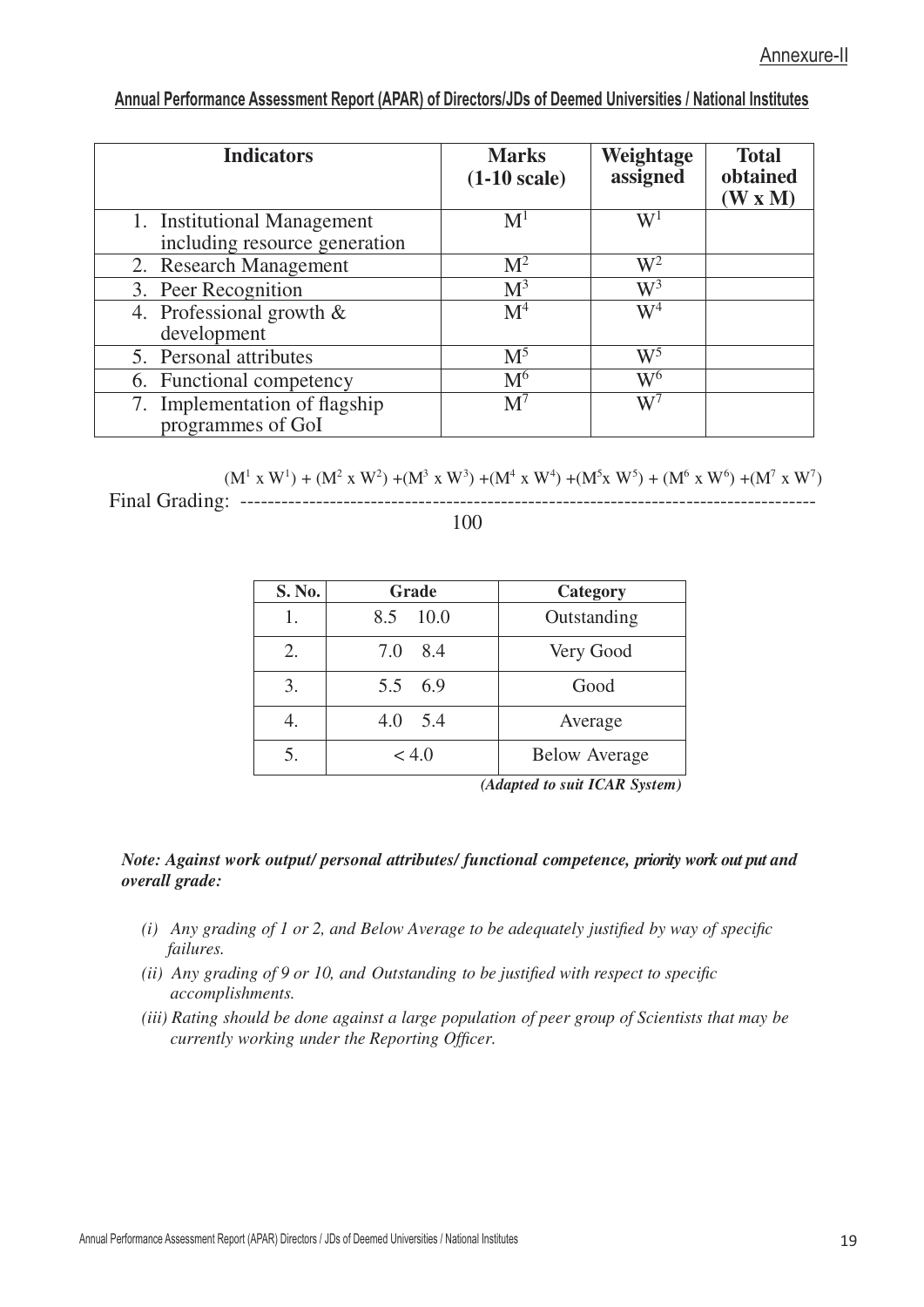#### **3.4 General Assessment:**

- (i) Please comment on the state of health of the Scientist.
- (ii) Please comment on the integrity of the Scientist by circling one of the following options:
	- $\bullet$ Beyond doubt
	- Nothing adverse heard against  $\bullet$
	- Doubtful  $\bullet$

*Note: Instructions of Government of India to be followed in case of adverse remarks*

(iii) Please comment on the attitude of the Scientist towards Scheduled Caste / Scheduled Tribe / Weaker Sections of the Society; his / her understanding and willingness to deal with them.

(iv) Please comment on the major strengths of the Scientist.

(v) Suggested area of training/skill up-gradation.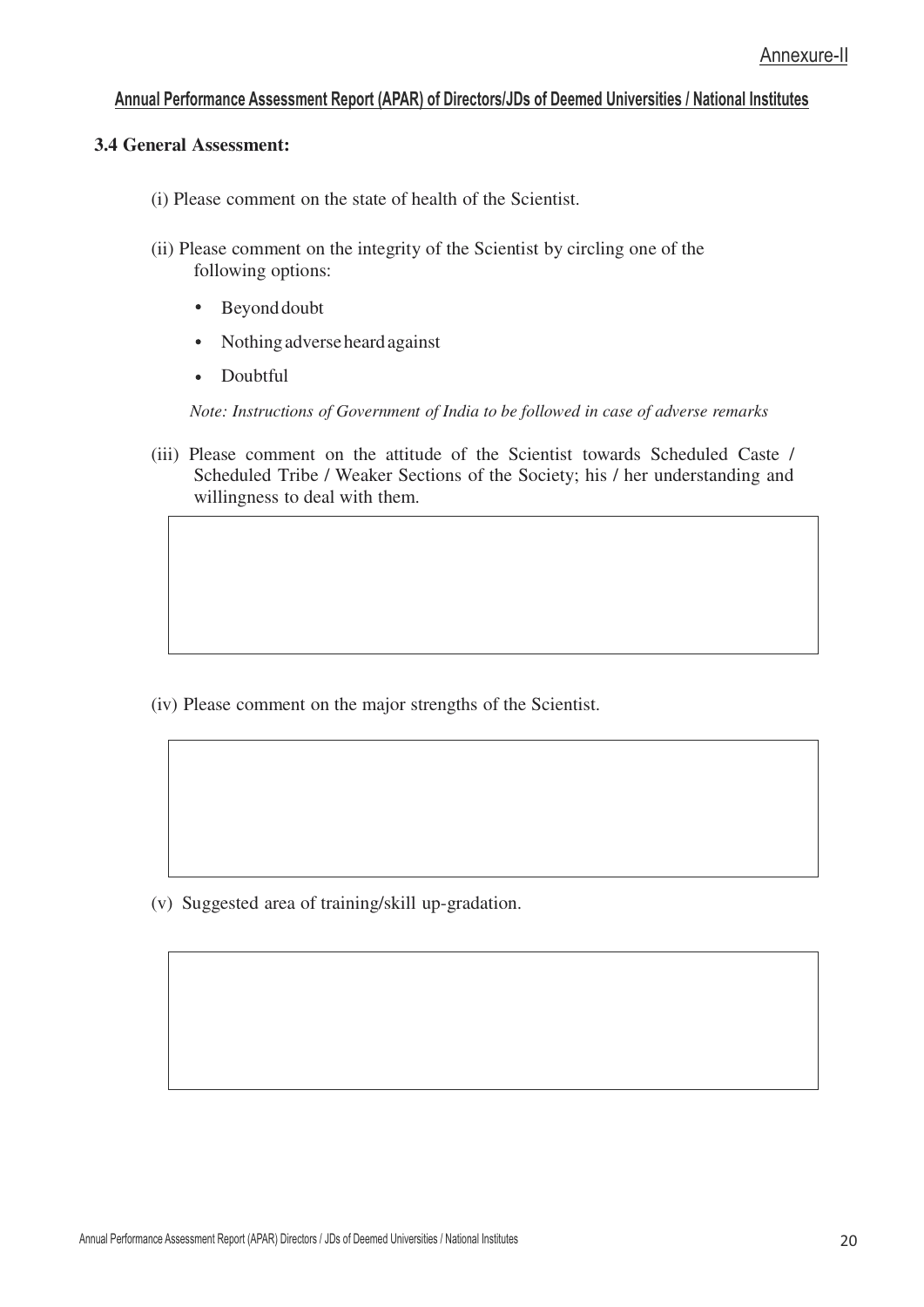## **3.5 Overall Grading:**

Outstanding/ Very Good/ Good/ Average/ Below Average *(Based on the overall grade obtained at 3.3)*

**Place:** 

**Date:**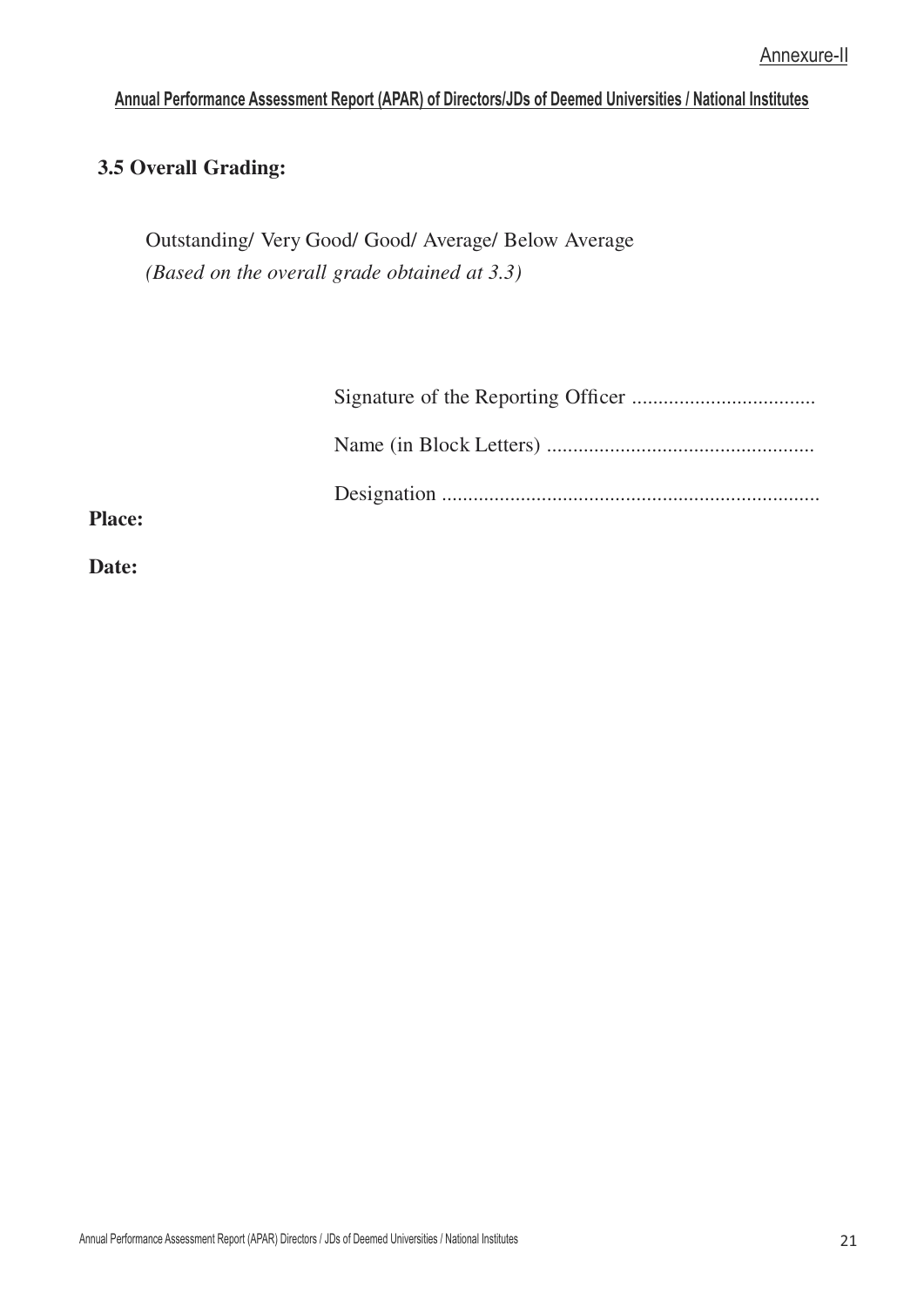**3.6 Remarks and Overall Grading by the Reviewing Officer.**

- **3.6.1 Length of service of the Scientist under your supervision and guidance.**
- **3.6.2 Do you agree with the comments made by the Reporting Officer in 3.2? Is there anything you wish to modify? Please give reasons.**

| Section | Yes | <b>AT</b><br>ง∩ | Remarks |
|---------|-----|-----------------|---------|
|         |     |                 |         |
|         |     |                 |         |
|         |     |                 |         |
| ິ       |     |                 |         |

#### **3.6.3 Grading:** Outstanding/ Very Good/ Good/ Average/ Below Average

Justification if different from Reporting Officer

**Signature of the Reporting Officer ...................................**

**Name (in Block Letters) ....................................................**

**Designation ..........................................................................**

**Place :** 

**Date :**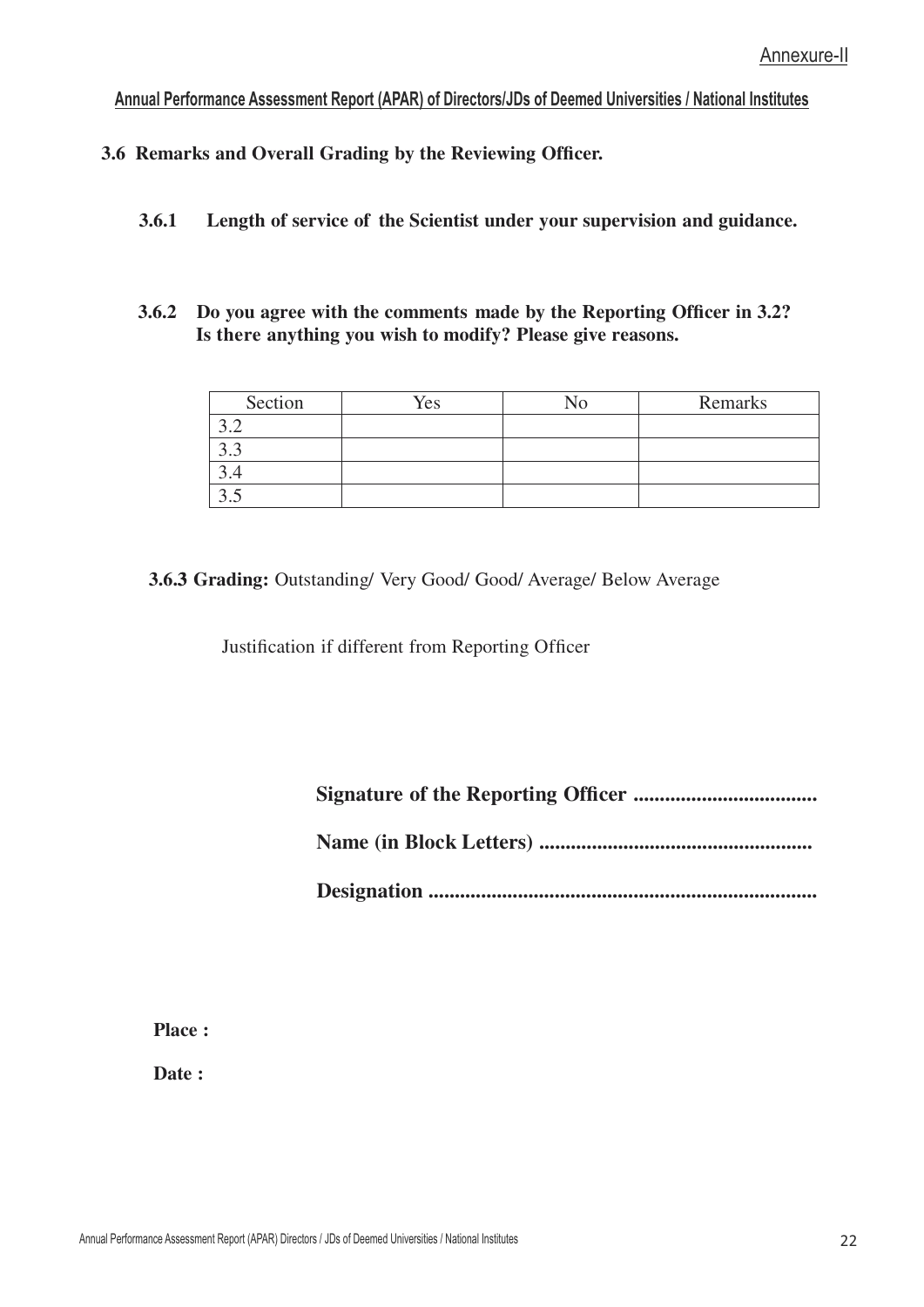## **Guidelines**

#### **Annexure I. Filling of Annual Performance Assessment Report (APAR) Form**

- 1. The Annual Performance Assessment Report (APAR) form for the Scientific Personnel is to be filled by the concerned Administrative Office, the Scientist reported upon, the Reporting Officer and the Reviewing Officer.
- 2. Part-1 of the APAR is to be filled by the Administrative Office of the Institute/ Headquarters where the Scientist has been working in the period reported upon. Since this part involves details of the service of the scientist at various Institutes, his/her academic qualification and the nature of leave availed by him/her, he/she is required to submit all such information to the concerned Administrative Office from time to time.

While filling up these items, scientists may match them with what they have indicated in their six-monthly targets and achievements that are submitted on-line.

- 3. Part-2 of the APAR proforma endeavours at the self-assessment of the Scientist reported upon. The targets set and the achievements made, along with time spent, against each activity should be given. Also, the constraints faced in accomplishing these targets, if any, should be highlighted.
- 4. The Scientist being reported upon is required to submit a summary report in about 400 words on the most significant accomplishments during the year reported upon.
- 5. In Part-3.1 of the APAR proforma, the Reporting Officer is required to write the grade (score) on 1 10 scale against each of the listed indicators under the four parameters in order to more objectively assess the achievements of the Scientist reported upon using weighted average method. The final cumulative weighted average can thus be arrived and reported.
- 6. Additionally, the Reporting Officer has to offer his/her comments on general assessment for the Scientist reported upon.
- 7. In Part-3.2 of the APAR proforma, the Reviewing Officer shall express his/her agreement or suggest modifications on the assessment made by the Reporting Officer and then indicate his/her final grading.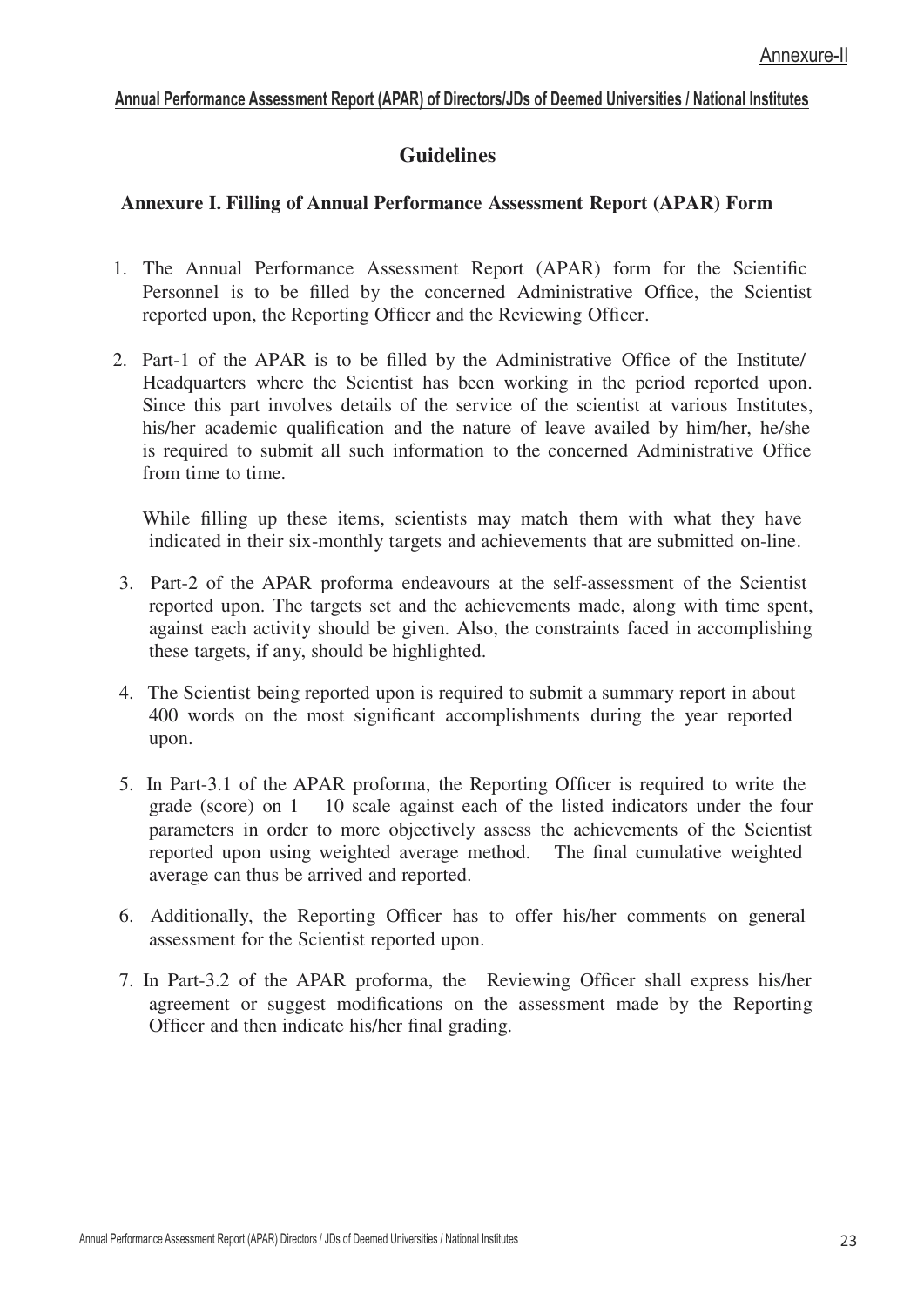#### **Annexure II: Setting Targets**

This is one of the basic requirements that is vital for proper assessment of the performance of scientists in ICAR. Quality of assessment can be greatly enhanced by paying due attention to this critical activity. This has to be necessarily a joint exercise by the Scientist reported upon and the Reporting Officer concerned. While the Scientist proposes targets for the coming year, in terms of distinct activities, the Reporting Officer accords concurrence. On this premise, the following form has to be completed within first 15 days of the reporting period to set realistic and acceptable targets. Also as a mid-year exercise, the targets agreed upon at the beginning of the year have to be reviewed again during September/October and minor changes are to be made wherever necessary.

Please indicate the major activities planned along with expected key outputs.

| S.<br>No. | <b>Major Activities</b><br><b>Planned</b> | On-going or<br><b>New</b> | <b>Time</b><br>Requirement $(\%)^*$ | <b>Expected Key</b><br>Outputs** |
|-----------|-------------------------------------------|---------------------------|-------------------------------------|----------------------------------|
| 1.        |                                           |                           |                                     |                                  |
| 2.        |                                           |                           |                                     |                                  |
| 3.        |                                           |                           |                                     |                                  |
| 4.        |                                           |                           |                                     |                                  |
| 5.        |                                           |                           |                                     |                                  |
| 6.        |                                           |                           |                                     |                                  |
| 7.        |                                           |                           |                                     |                                  |
| 8.        |                                           |                           |                                     |                                  |
| 9.        |                                           |                           |                                     |                                  |
| 10.       |                                           |                           |                                     |                                  |

*\* Total should add up to 100%*

*\*\* Please quantify wherever possible*

**Accepted by the Reporting Officer**

**Signature with date ................................. Signaturewith date ................................... Name ........................................................ Designation ..............................................**

*(Adapted from CSIR System)*

**Proposed by the Scientist**

**Name ......................................................**

**Designation ..............................................**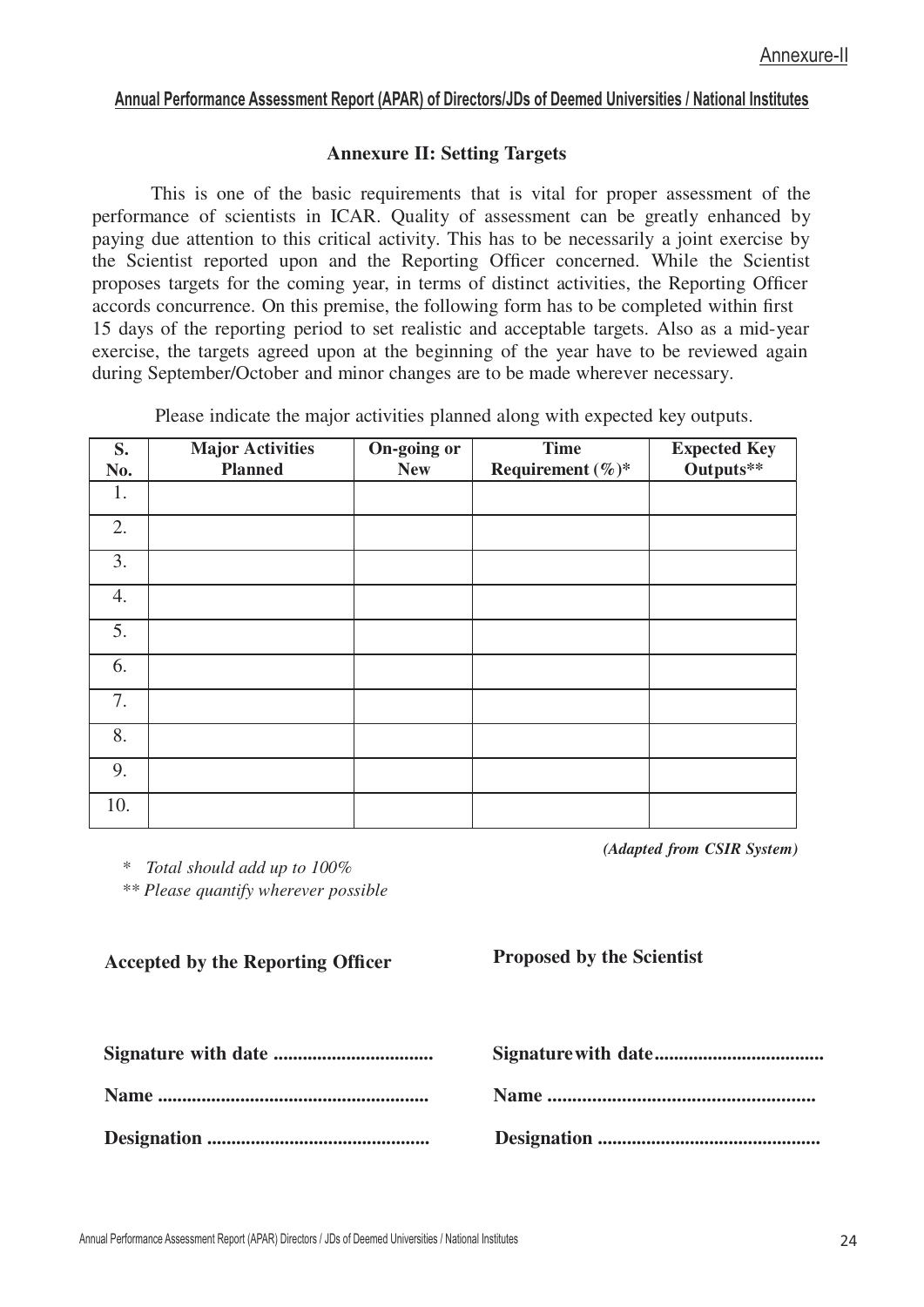## **Annexure III: Grading of Scientists by Reporting and Reviewing Officers**

#### **A. Weightage Factors**

Weightage for the parameters with reference to the different categories of scientists is placed in Table-A for reference.

| <b>Indicators</b>             | Weightage<br>$(W^1$ to $W^7)$ |
|-------------------------------|-------------------------------|
| 1. Institutional Management   | 35                            |
| including resource generation |                               |
| 2. Research Management        | 35                            |
| 3. Peer Recognition           | 0.5                           |
| 4. Professional growth $\&$   | 0 <sub>5</sub>                |
| development                   |                               |
| 5. Personal attributes        | 10                            |
| 6. Functional competency      | 10                            |
| 7. Implementation of flagship | 05                            |
| programmes of GoI             |                               |

**B.** Grading: Following guidelines may be observed to award grade (score) against each of the indicators included under the four major parameters considered for assessment.

#### **B.1 Work Output - Professional**

i) Accomplishment of planned work/ work allotted as per objects allotted *(level of meeting expected output).*

| Far below<br>expectation |  | expectation | Meets |  |  | Consistently<br>exceeds<br>expectation |  |
|--------------------------|--|-------------|-------|--|--|----------------------------------------|--|
|                          |  |             |       |  |  |                                        |  |

ii) Outputs *(quantum of various work outputs from research, education and extension activities like technologies, publications, academic programmes, training, transfer of technology, products developed, etc.).*

| Very low |  |  | Moderate |  |  | Very high |  |  |
|----------|--|--|----------|--|--|-----------|--|--|
|          |  |  |          |  |  |           |  |  |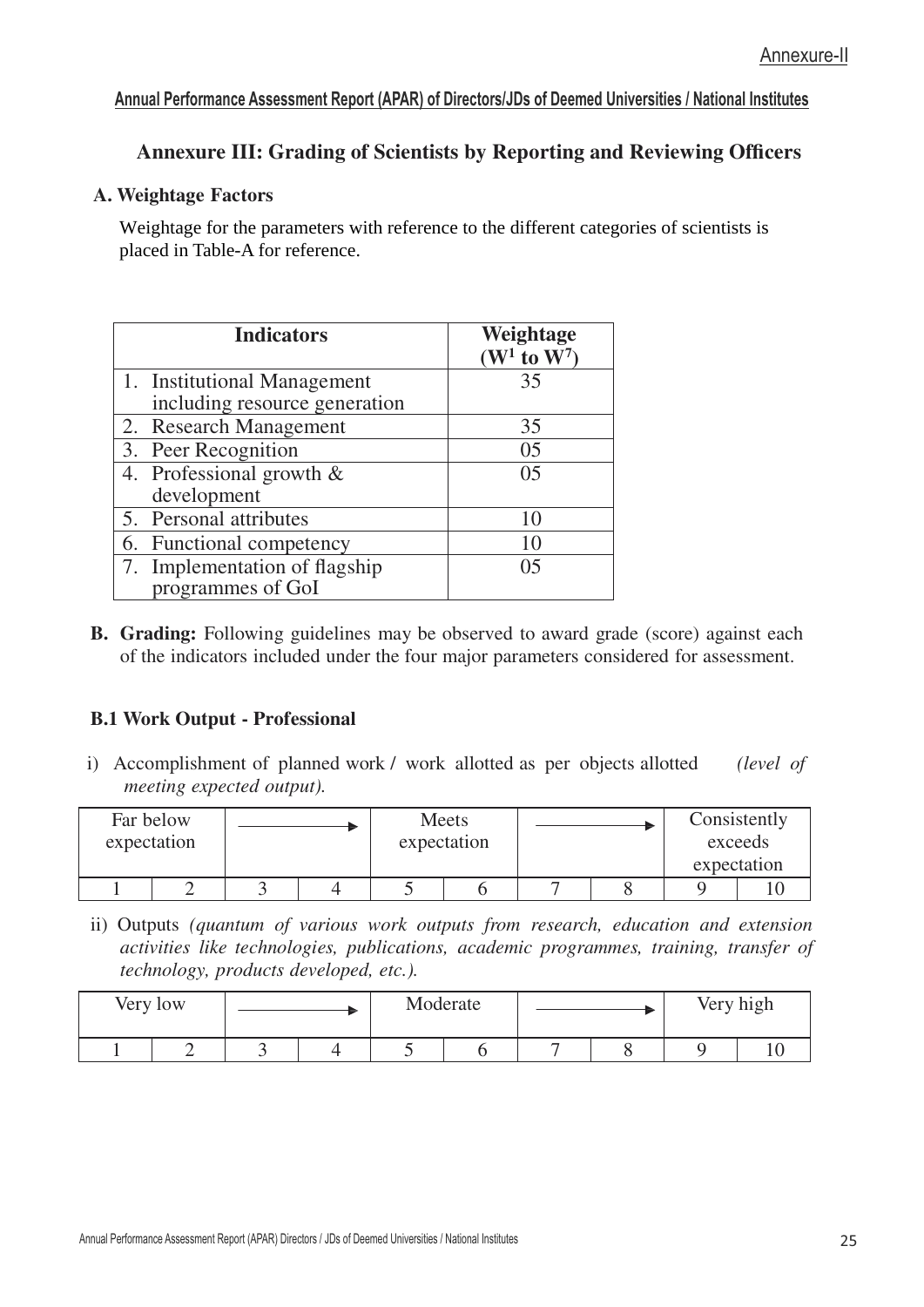iii) Quality of output *(how well meets the objectives; accuracy and thoroughness in handling the assigned work).*

| Poor quality |  | Assignments<br>carried out well<br>and in time |  |  | Exceeds all<br>measures for<br>expected<br>quality |  |  |
|--------------|--|------------------------------------------------|--|--|----------------------------------------------------|--|--|
|              |  |                                                |  |  |                                                    |  |  |

iv) Professional knowledge and skills and analytical ability *(depth and uniqueness of knowledge and skills; ability to identify c ause of the problem by reducing it to significant components in a logical and systematic manner, and use realistic approaches to solve it after systematic synthesis).*

| Very low |   |  | Moderate |  |  | Very high |  |
|----------|---|--|----------|--|--|-----------|--|
|          | ັ |  |          |  |  |           |  |

v) Accomplishment of exceptional work/ unforeseen tasks performed *(peer recognition of results of exceptional quality from tasks not included in the targets set at the beginning; special awards and rewards received).*

| No recognition |  |  | Moderate<br>recognition |  |  | Very high<br>recognition |  |
|----------------|--|--|-------------------------|--|--|--------------------------|--|
| -              |  |  |                         |  |  |                          |  |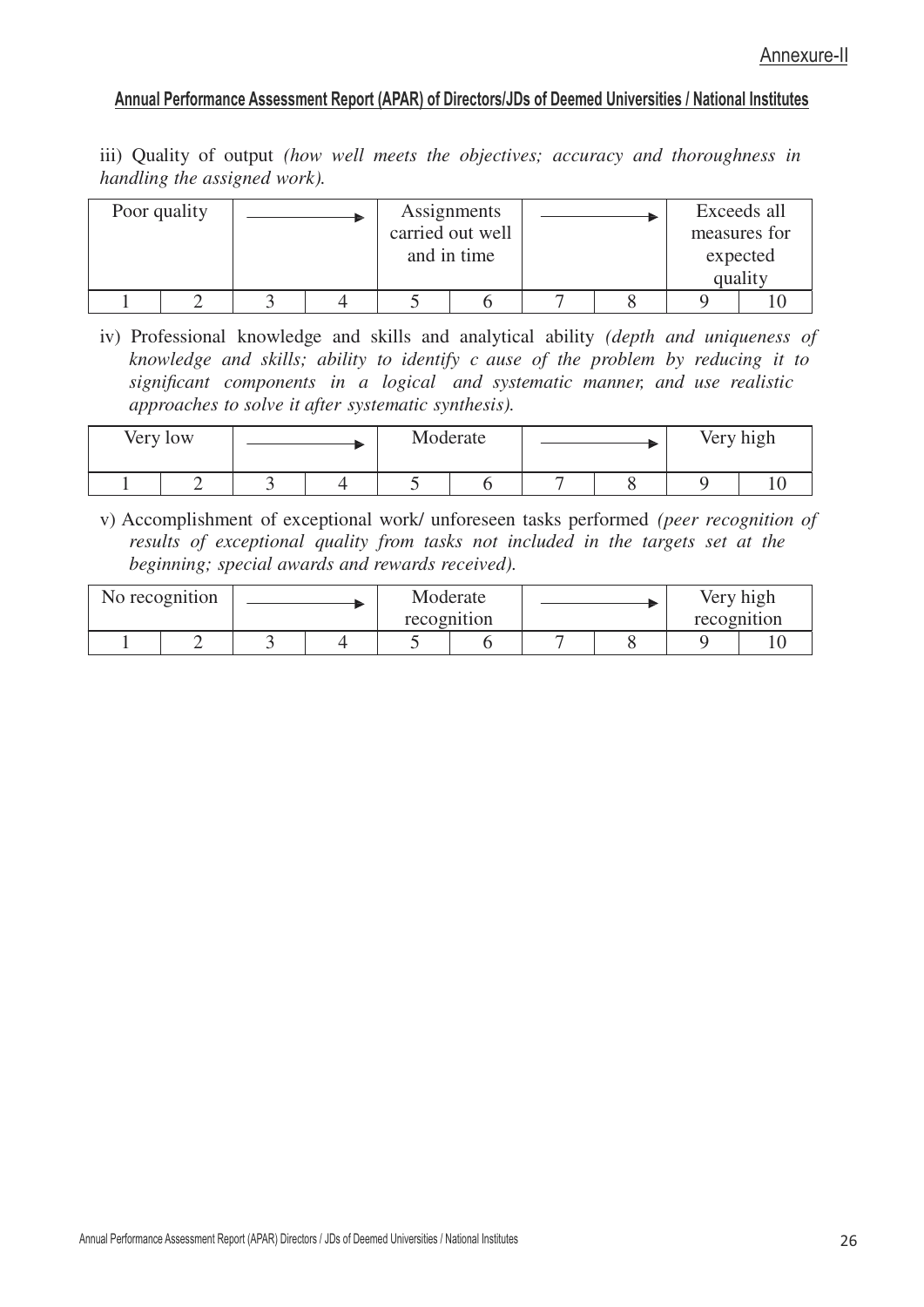#### **B.2 Work Output- Institutional**

- 1) **Accomplishment of planned work/ work allotted as per the subjects allotted** *(level of meeting expected output).*
- a) Implementation of E-governance Schemes including ERP, Krishi, AYPM etc. (Effective & efficient implementation of priority schemes in timely manner)

| Very poor |  |  | Moderate |  |  | Very good |  |
|-----------|--|--|----------|--|--|-----------|--|
|           |  |  |          |  |  |           |  |

b) Digitization of land accounts. (Proper digitization of land record & its annual maintenances as per revenue code)

| Very poor |  |  | $\blacksquare$<br>Moderate |  |  | Very good |  |
|-----------|--|--|----------------------------|--|--|-----------|--|
|           |  |  |                            |  |  |           |  |

c) Establishment of roof-top solar panel systems. (Taking into Nos. of panels installed, total capacity of power generation of panel and production in particular year).

| Very poor |  |  |  | . AT<br>Moderate |  |  |  | Very good |  |
|-----------|--|--|--|------------------|--|--|--|-----------|--|
|           |  |  |  |                  |  |  |  |           |  |

d) Timely assessment of Technical, Administrative Staff and Scientists. (No. of staff for whose probation cleared or assessment done, on time and with delay)

| Very poor |  |  | Moderate |  |  | verv<br>g000 |  |
|-----------|--|--|----------|--|--|--------------|--|
|           |  |  |          |  |  |              |  |

e) Redressal of employees grievances. (Record of redressal of employees grievances, conducting meeting of IJSC, I Grievance Committee, Women Committee etc. timely taking follow up action, hearing of cases related to service matter etc.

| Very poor |  |  | Moderate |  |  |  | Very good |  |
|-----------|--|--|----------|--|--|--|-----------|--|
| -         |  |  |          |  |  |  |           |  |

f) Responsiveness to important communication from ICAR Hqrs. (Responsive towards communication received from ICAR Hqrs. Submission of timely reports to concerned authorities / officers of ICAR Hqrs.

| Very poor |  |  | Moderate |  |  | Very good |  |
|-----------|--|--|----------|--|--|-----------|--|
|           |  |  |          |  |  |           |  |

g) Implementation of flagship programmes of Ministries / Departments. (Implementation of flagship schemes of GOI/ICAR related agriculture, farmers, research and education.

| Very poor |  |  |  | Moderate |  |  | Very good |  |
|-----------|--|--|--|----------|--|--|-----------|--|
|           |  |  |  |          |  |  |           |  |

*(Adapted from CSIR System)*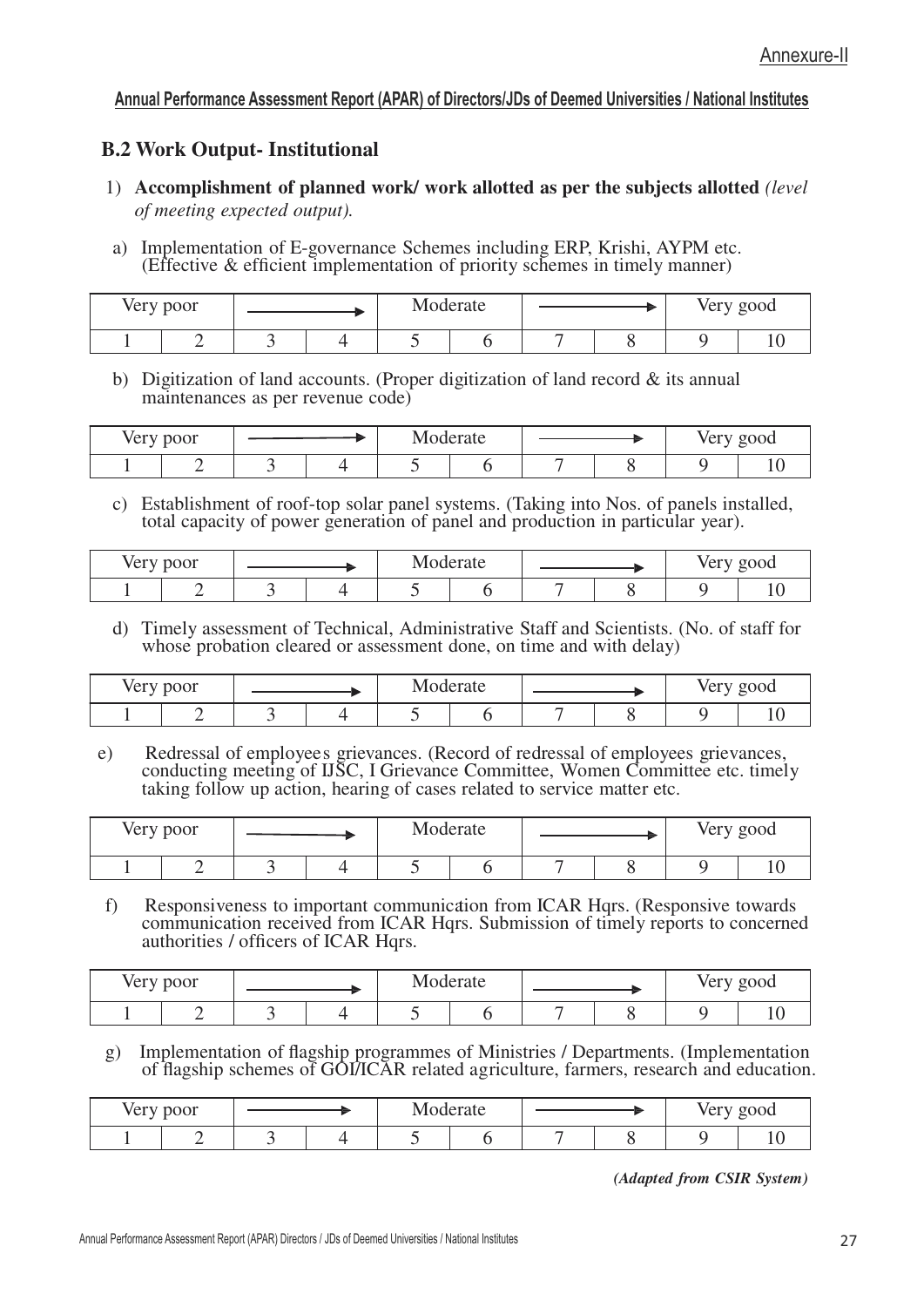#### **B.3. Personal Attributes**

i) Attitude to work *(interest shown towards job; industrious and hardw orking, passion for excellence; readiness to accept change).*

| Very low |  |  |  | Moderate |  | Very high |
|----------|--|--|--|----------|--|-----------|
|          |  |  |  |          |  |           |

ii) Innovativeness and initiative *(ingenuity and creativity to evolve new ideas and concepts, and handle unusual situations; ability to recognize what needs to be done and organize things on the own to get started).*

| Very poor |   |  |  | Moderate |  |  | Very good |  |
|-----------|---|--|--|----------|--|--|-----------|--|
|           | - |  |  |          |  |  |           |  |

iii) Sense of responsibility *(commitment to institutional goals; exhibiting accountability for the assignments taken up).*

|                | Very low<br>commitment<br>and |  |  |  | Moderate<br>commitment<br>and |  | Very high<br>commitment<br>and |
|----------------|-------------------------------|--|--|--|-------------------------------|--|--------------------------------|
| accountability |                               |  |  |  | accountability                |  | accountability                 |
|                |                               |  |  |  |                               |  |                                |

iv) Maintenance of discipline *(acceptance and delivery of assignments with a high sense of responsibility; punctuality; following institutional norms and procedures).*

| Highly<br>indisciplined |  |  | Disciplined |  | Very highly<br>disciplined |  |
|-------------------------|--|--|-------------|--|----------------------------|--|
|                         |  |  |             |  |                            |  |

v) Communication skills *(ability to listen; effectively organize, present and sell ideas and information orally and by writing to others).*

| Very low |  | Moderate |  | Very high |
|----------|--|----------|--|-----------|
| -        |  |          |  |           |

vi) Leadership qualities *(ability to develop vision, foresight and judgment; properly judge and delegate assignments to others; create and maintain suitable work climate to get the best out of people; maintain poise under pressure).*

| Very poor | Moderate |  | Exceptional |  |  |  |  |
|-----------|----------|--|-------------|--|--|--|--|
|           |          |  |             |  |  |  |  |

vii) Inter-personal relations *(tact, courtesy and sincerity in personal contacts; friendliness and helpfulness to secure cooperation from others without positional authority).*

| Very poor |  | Moderate |  | Very good |
|-----------|--|----------|--|-----------|
|           |  |          |  |           |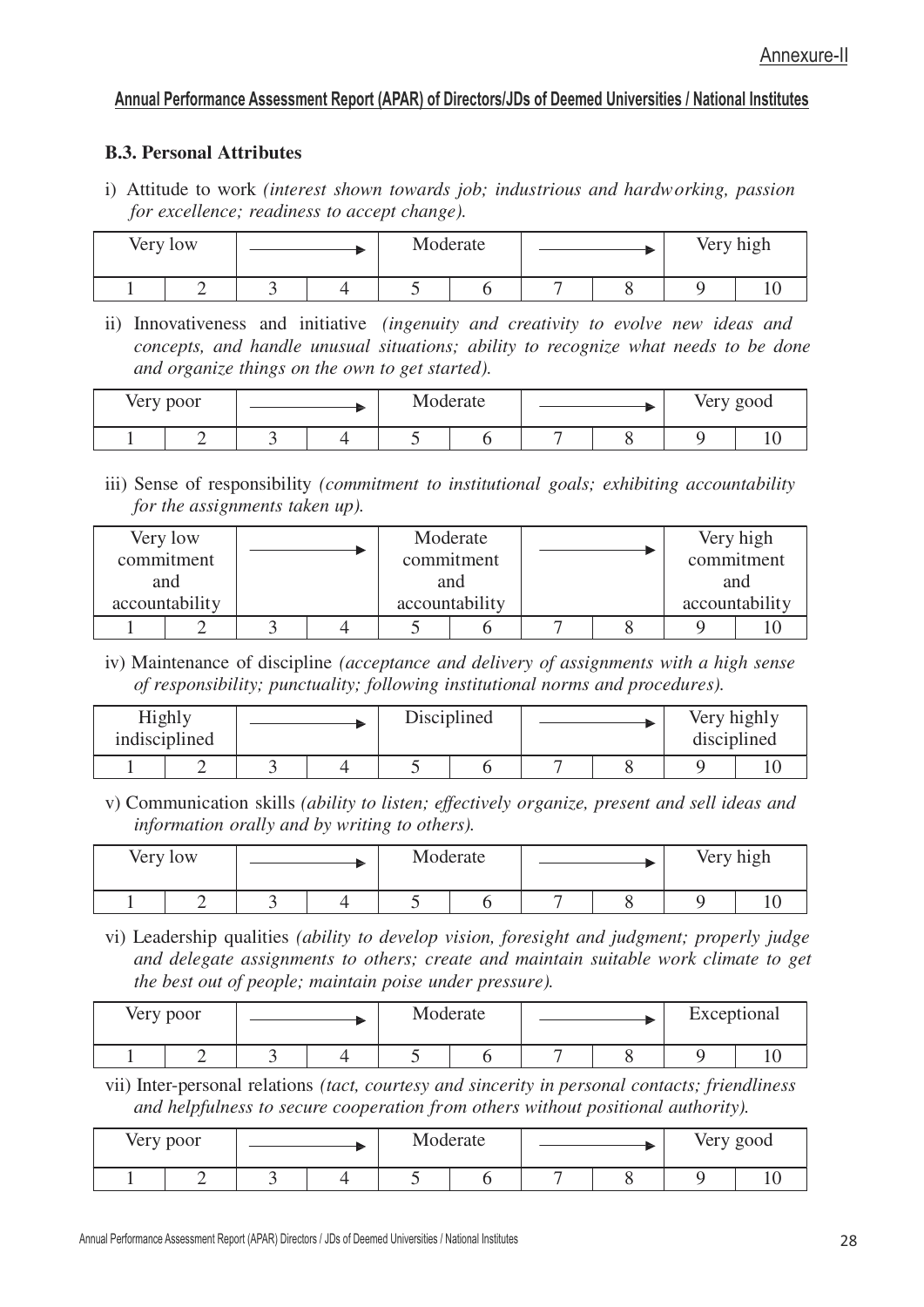#### **B.4. Functional Competence**

i) Knowledge of rules/ regulations/ procedures in the area of function and ability to apply them correctly *(aptitude and potential for general administration).*

| Very poor |  |  | Moderate | Very good |  |  |
|-----------|--|--|----------|-----------|--|--|
|           |  |  |          |           |  |  |

ii) Managerial skills *(ability to plan, schedule and organize work by making effective use of available resources; set realistic goals and workable course of action; effectively monitor the progress and evaluate the results).*

| Very low |  | Moderate |  | Very high |
|----------|--|----------|--|-----------|
|          |  |          |  |           |

iii) Strategic planning ability *(evolving appropriate strategies, plans and schedules and making adjustments as per the emerging needs while still maintaining the overall effectiveness).*

| Very low |  |  | Moderate |  | Very high |
|----------|--|--|----------|--|-----------|
|          |  |  |          |  |           |

iv) Decision making ability *(developing alternative courses of action based on collection and analysis of factual information, and willingly taking decisions in a timely and effective manner).*

| Very low |  | Moderate |  | Very high |  |  |  |
|----------|--|----------|--|-----------|--|--|--|
|          |  |          |  |           |  |  |  |

v) Coordination ability (*coordinating various purpose-oriented activities undertaken by ensuring active participation and cooperation of people associated with them).*

| Very low |  |  |     | Moderate |  |  |  | Very high |  |
|----------|--|--|-----|----------|--|--|--|-----------|--|
|          |  |  | . . |          |  |  |  |           |  |

vi) Ability to motivate and develop the scientists and other staff working with them *(encouraging the scientists and other staff by according due recognition to their efforts and suitably rewarding them; developing and executing necessary HRD plans for their professional and personal growth and development).*

| Very low |  |  | Moderate |  |  | Very high |  |
|----------|--|--|----------|--|--|-----------|--|
|          |  |  |          |  |  |           |  |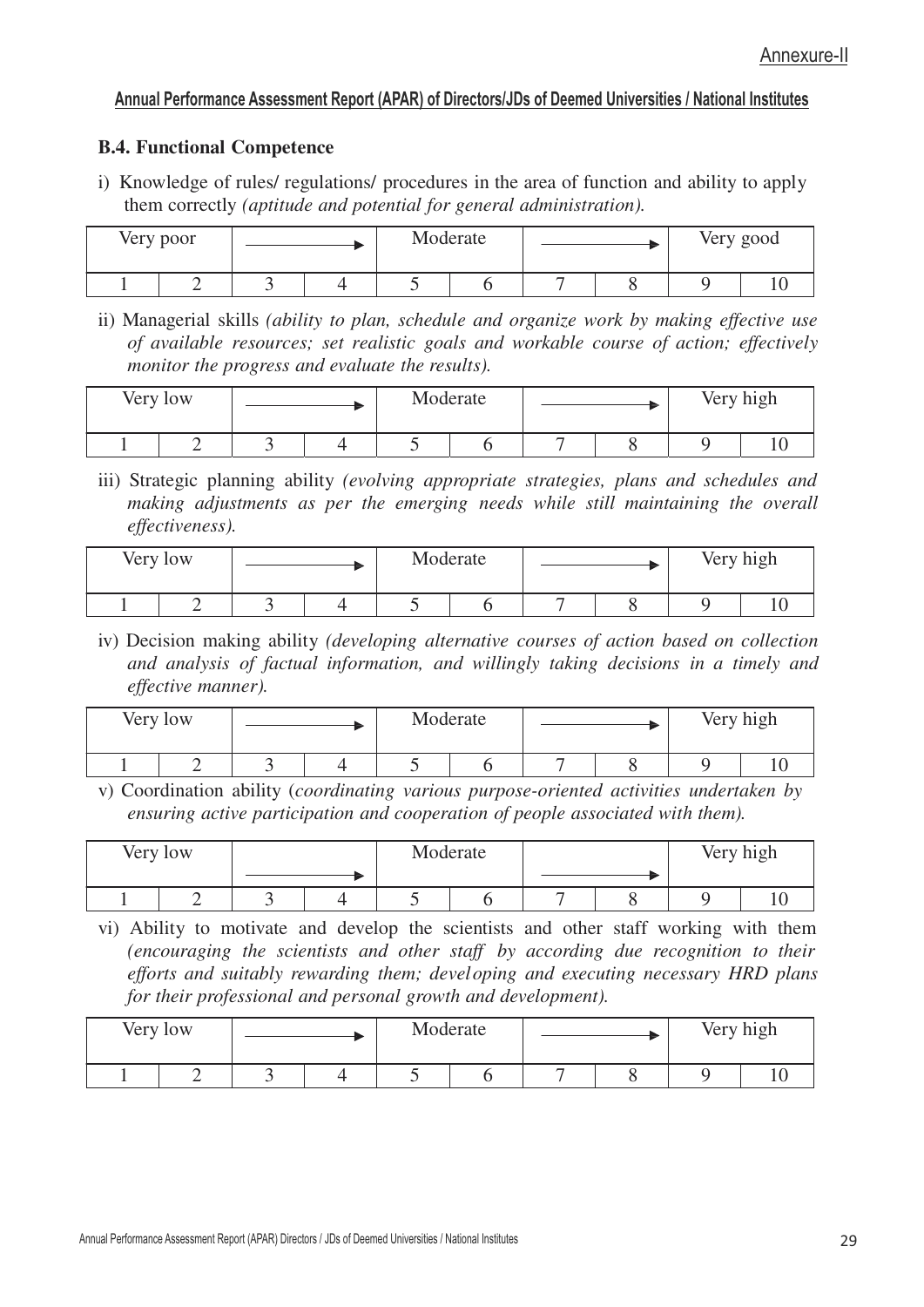vii) Resource generation *(ability to mobilize additional funds through outside projects, consultancy services and commercialization of technologies).*

| None |  |  | Something | Appreciable |  |  |  |
|------|--|--|-----------|-------------|--|--|--|
|      |  |  |           |             |  |  |  |

viii) Budget utilization *(extent of utilization of budgetary allocation to various activities approved by the competent authority).*

| Less utilized |  | Partly utilized |  | Fully utilized |
|---------------|--|-----------------|--|----------------|
|               |  |                 |  |                |

*(Adapted from CSIR System)*